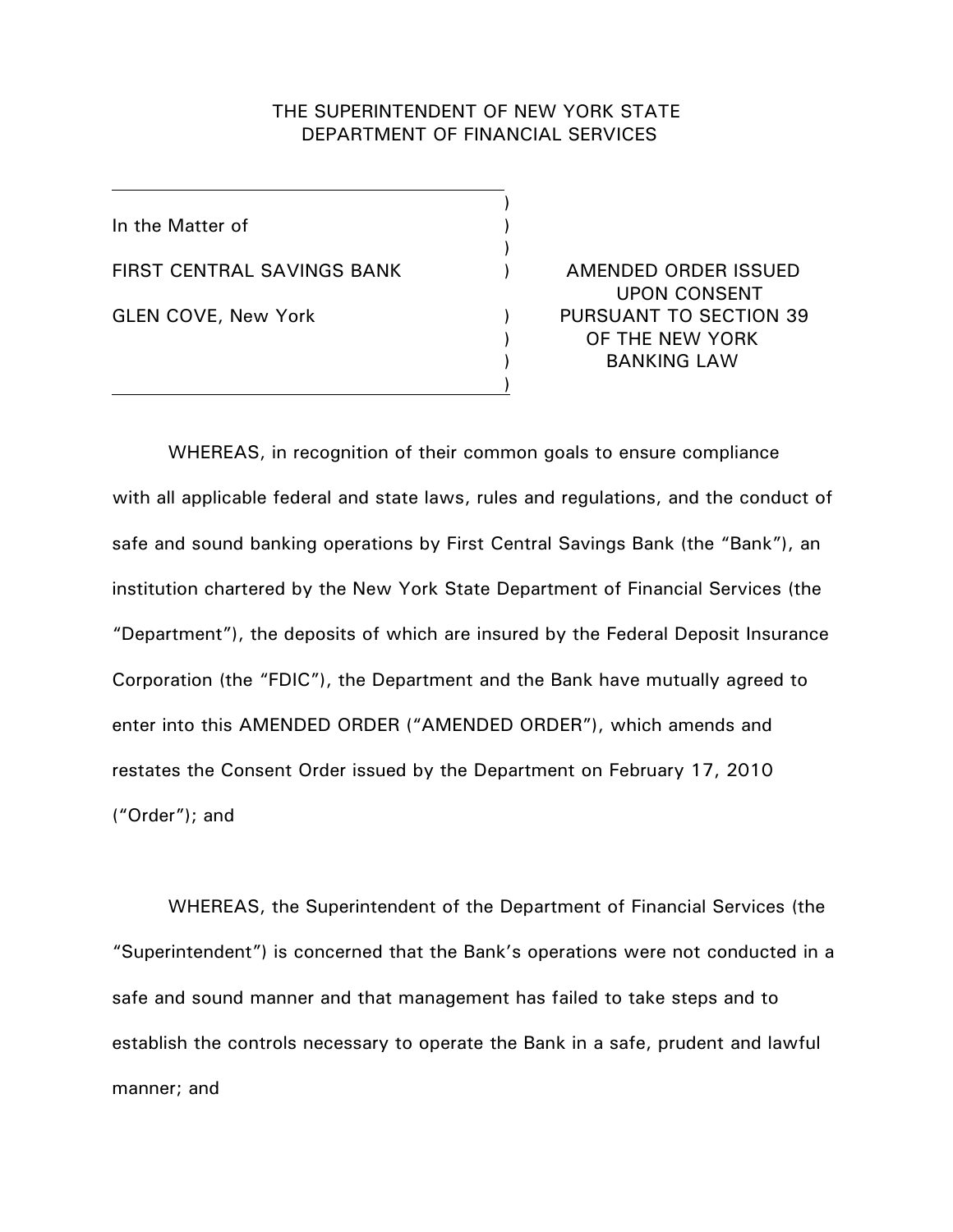WHEREAS, the Superintendent possesses the authority under New York Banking Law ("Banking Law") Section 39 to issue an order to address supervisory concerns regarding unlawful and unsafe practices; and

WHEREAS, the Superintendent believes that prompt enforcement action and the issuance of this AMENDED ORDER are necessary to address the supervisory concerns with respect to the Bank and further believes that additional enforcement action may be necessary to address any other supervisory concerns that may come to the attention of the Department; and

WHEREAS, on \_\_\_\_\_\_\_\_\_\_\_\_\_\_\_\_, 2012, the board of directors of the Bank (the "Board"), at a duly constituted meeting, adopted a resolution (the "Resolution"):

- 1. Authorizing and directing the Chairman and CEO Joseph Pistilli to enter into this AMENDED ORDER on behalf of the Bank, and to consent to compliance on behalf of the Bank with each and every provision of this AMENDED ORDER;
- 2. Waiving any and all rights to judicial review of this AMENDED ORDER;
- 3. Waiving any and all rights to challenge or contest the validity, effectiveness, terms or enforceability of the provisions of this AMENDED ORDER.

**NOW, THEREFORE**, without the Bank admitting or denying any findings of fact or conclusions of law, and without this AMENDED ORDER constituting an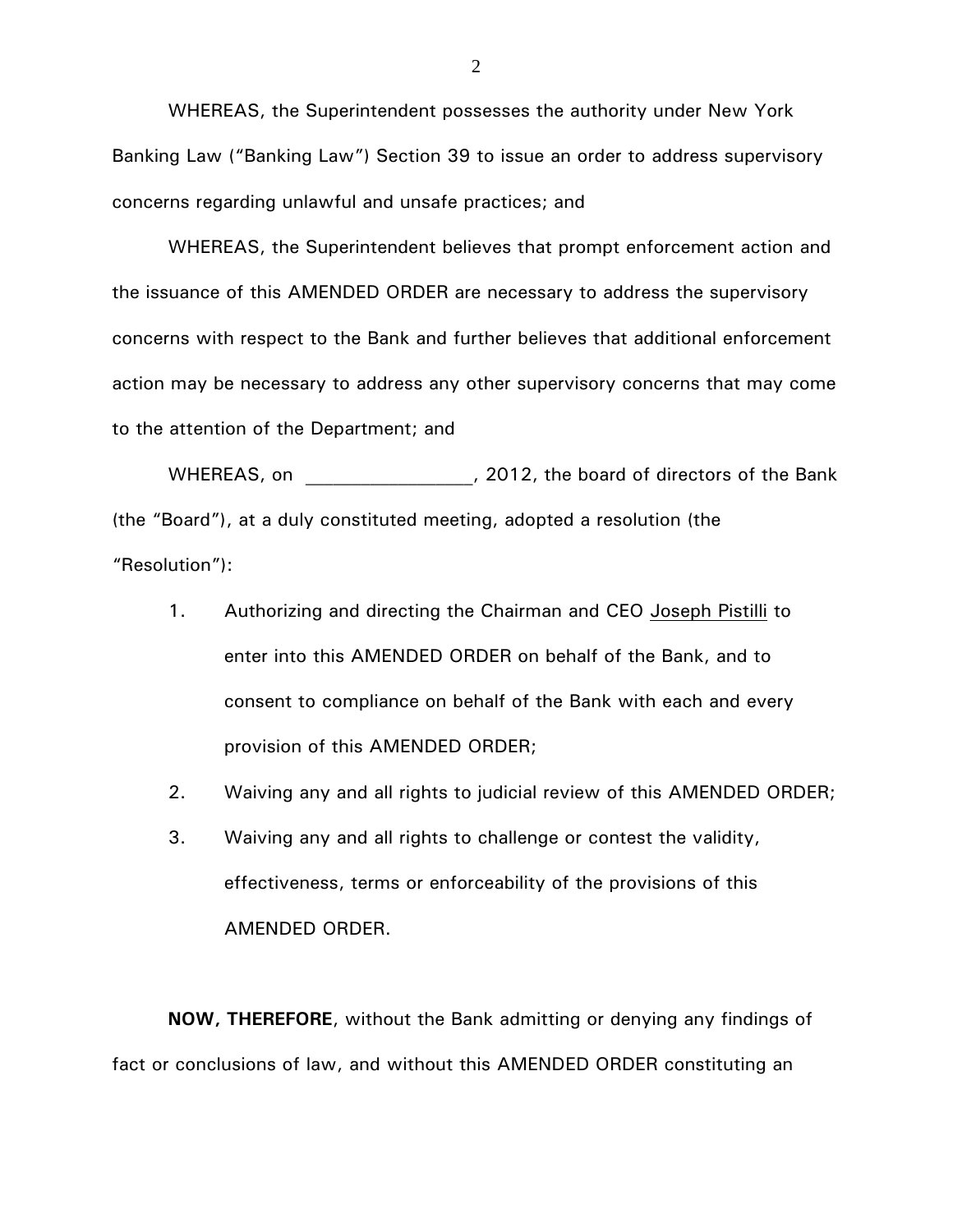admission of wrongdoing or an adoption, approval or admission of any allegation made by the Department, and pursuant to the aforesaid resolution:

**IT IS HEREBY ORDERED,** pursuant to Section 39 of the Banking Law, that the Bank, its institution-affiliated parties, as that term is defined in section 3(u) of the Federal Deposit Insurance Act (the "Act"), 12 U.S.C. § 1813(u), and its successors and assigns, take the following affirmative actions:

### **MANAGEMENT**

1. (a) The Bank shall have and retain qualified management. Each member of management shall possess qualifications and experience commensurate with his or her duties and responsibilities at the Bank. The qualifications of management personnel shall be evaluated on their ability to:

- (1) comply with the requirements of this AMENDED ORDER;
- (2) operate the Bank in a safe and sound manner;
- (3) comply with applicable laws and regulations; and

(4) restore all aspects of the Bank to a safe and sound condition, including improving the asset quality, capital adequacy, earnings, management effectiveness, and liquidity.

 (b) The Bank shall notify the Superintendent in writing of any resignations or terminations of any members of its Board or any of its senior executive officers within 15 days of the event. The Bank shall establish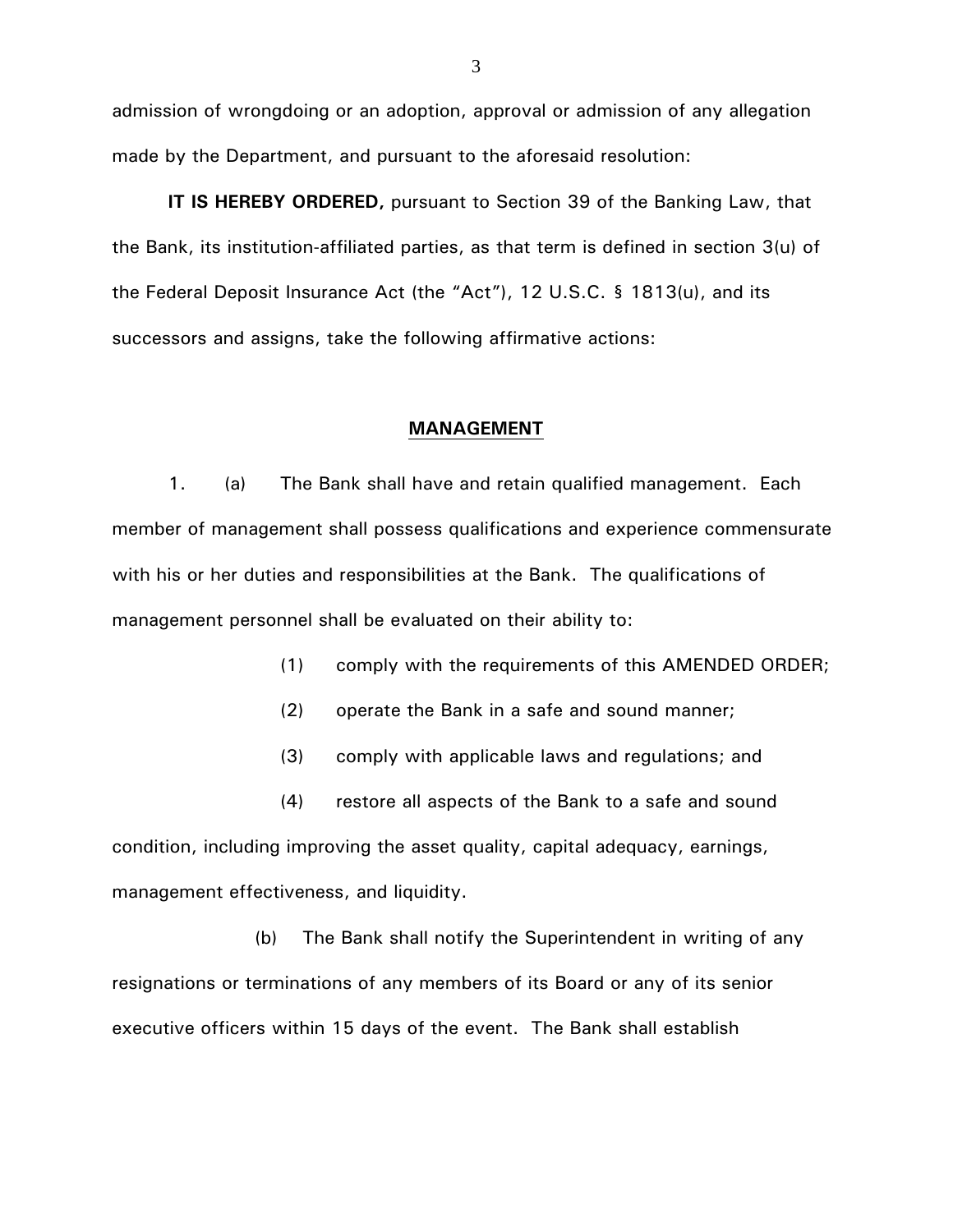procedures to ensure compliance with section 32 of the Act, 12 U.S.C. § 1831i, and Subpart F of Part 303 of the FDIC Rules and Regulations.

### **BOARD PARTICIPATION**

2. (a) Within 7 days from the effective date of this AMENDED ORDER, the Board shall increase its participation in the affairs of the Bank by assuming full responsibility for the approval of the Bank's policies and objectives and for the supervision of management, including all the Bank's activities. The Board's participation shall include, at a minimum, monthly meetings in which the following areas shall be reviewed and approved by the Board: reports of income and expenses; new, overdue, renewed, insider, charged-off, delinquent, noncurrent, and recovered loans; liquidity and funds management; operating policies; and individual committee actions. The Board minutes shall document these reviews and approvals, including the names of any dissenting directors.

(b) Within 90 days from the effective date of this AMENDED ORDER, the Bank shall increase the number of directors such that a majority of the Board is "independent," as that term is defined below.

(c) The addition of any new director shall be accomplished in accordance with applicable state and federal law, and the Bank's by-laws and/or other governing corporate instrument(s).

(d) For the purposes of this AMENDED ORDER, an "independent" director shall be an individual who: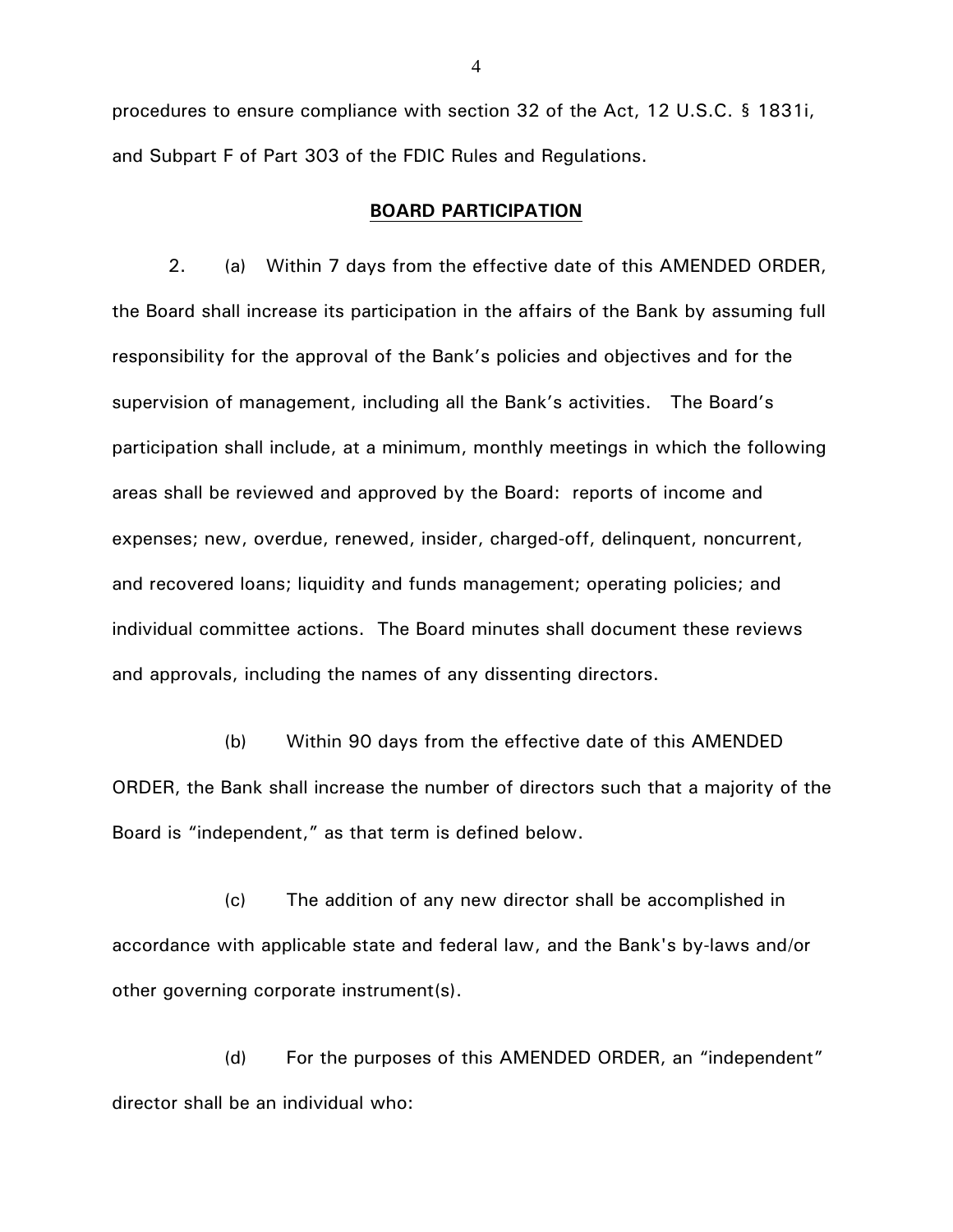(1) is not employed in any capacity by the Bank, any of its subsidiaries, or affiliated organizations, other than as a director;

(2) is not related by blood or marriage to an officer or director of the Bank or its affiliates, or any shareholder owning more than 5 percent (%) of the outstanding shares of the Bank or its affiliates, and who does not otherwise share a common financial interest with such officer, director, or shareholder;

(3) is not indebted, directly or indirectly, to the Bank or any of its affiliates, including the indebtedness of any entity in which the individual has a substantial financial interest, in an amount exceeding 5 percent (%) of the Bank's total Tier 1 Capital and Allowance for Loan and Lease Losses ("ALLL"); and

(4) is a resident of, or engaged in business in the Bank's trade area; or is otherwise deemed to be an independent director for purposes of this AMENDED ORDER by the Superintendent.

# **CLASSIFIED ASSETS - CHARGE-OFF AND PLAN FOR REDUCTION**

3. (a) Within 7 days from the effective date of this AMENDED ORDER, the Bank shall, to the extent that it has not previously done so, eliminate from its books, by charge-off or collection, all assets or portions of assets classified "Loss" by the FDIC and the Department in the Report of Examination, dated June 30, 2011 ("Report of Examination"). Elimination or reduction of these assets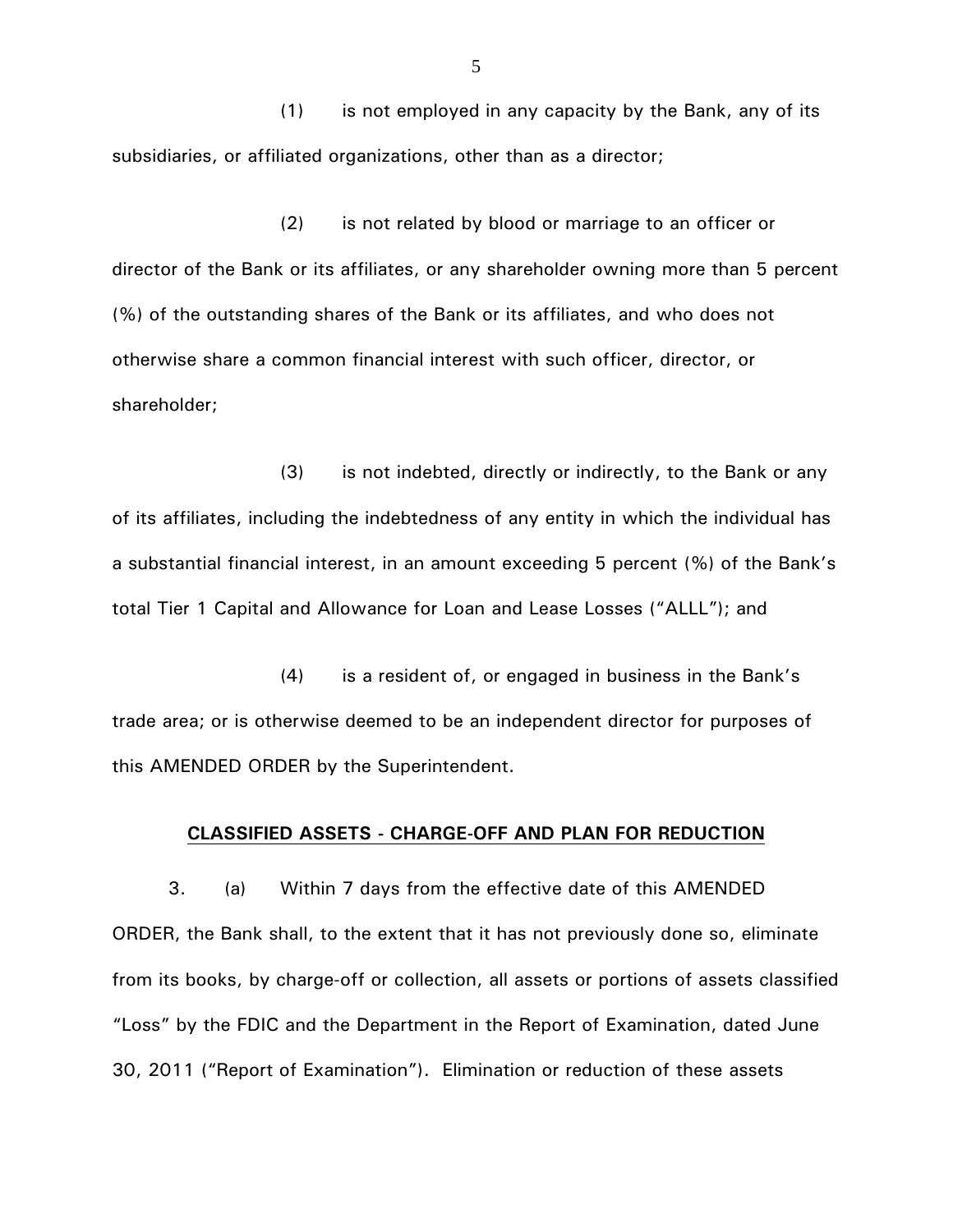through proceeds of loans made by the Bank shall not be considered "collection" for the purpose of this paragraph.

(b) Within 45 days from the effective date of this AMENDED ORDER, the Bank shall formulate and submit a detailed written plan to the Superintendent to reduce the percentage of remaining assets classified "Doubtful" and "Substandard" in the Report of Examination to Tier 1 Capital plus the Bank's allowance for loan and lease losses. The plan shall address each asset so classified where the borrower and any related interest has an aggregate indebtedness to the Bank with a balance of \$250,000 or greater. For the purpose of this AMENDED ORDER the term "related interest" is defined as in section 215.2(n) of Regulation O of the Board of Governors of the Federal Reserve System, 12 C.F.R. § 215.2(n). In addition, the plan shall provide the following:

- (1) the name under which the asset is carried on the Bank's books;
- (2) type of asset;
- (3) actions to be taken in order to reduce the classified asset;
- (4) time frames for accomplishing the proposed actions;

(5) a review of the financial position of each such borrower, including the source of repayment, repayment ability, and alternate repayment sources; and

(6) an evaluation of the available collateral for each such

credit, including possible actions to improve the Bank's collateral position.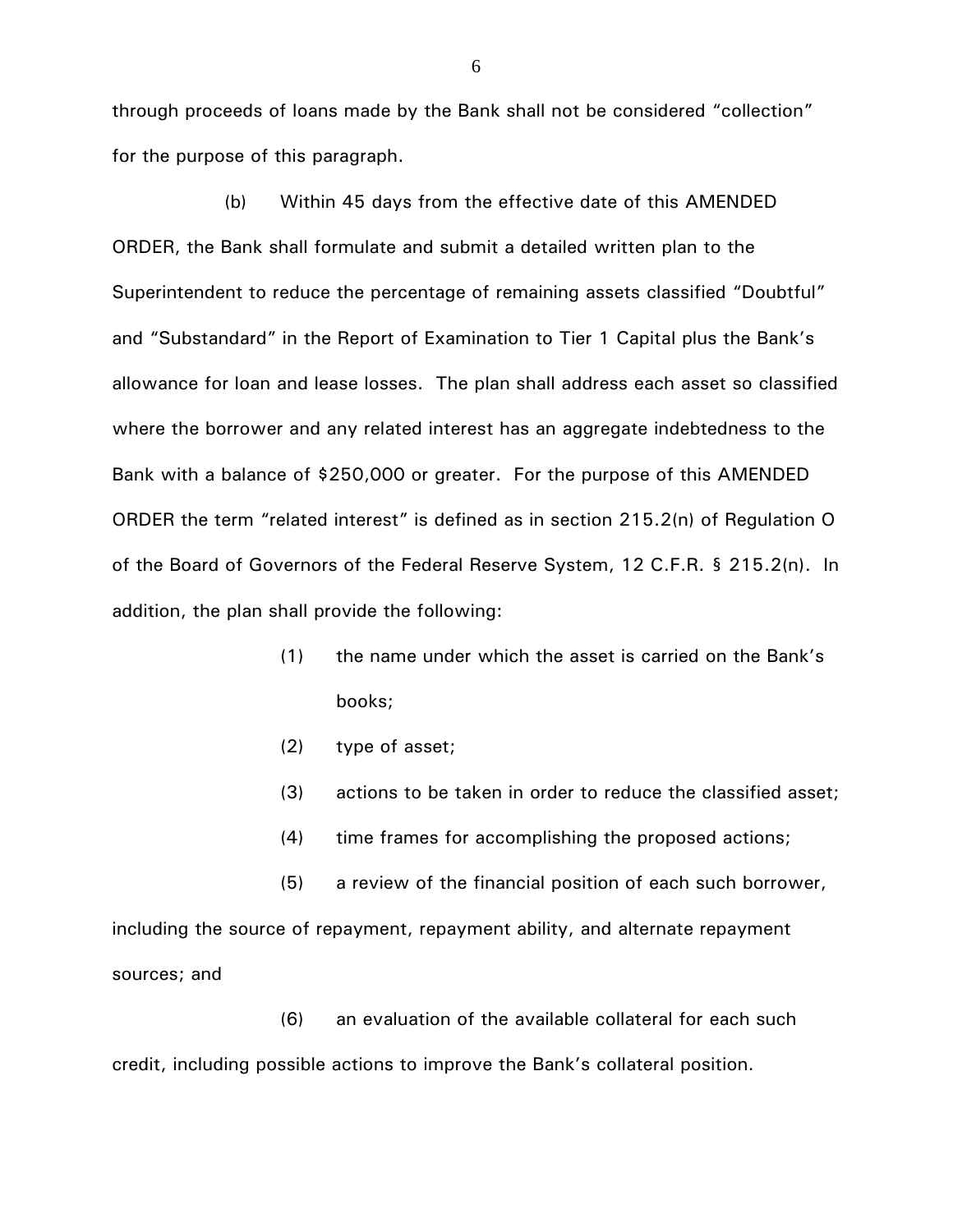In addition, the plan shall contain a schedule detailing the projected reduction of total classified assets on a quarterly basis. Further, the plan shall contain a provision requiring the submission of monthly progress reports to the Board and a provision mandating a review by the Board.

(c) The Bank shall submit the plan to the Superintendent for review and comment. Within 30 days after the Superintendent has responded to the plan, the Board shall adopt the plan as amended or modified by the Superintendent, which approval shall be recorded in the minutes of the Board meeting. The Bank shall then immediately initiate measures detailed in the plan to the extent such measures have not been initiated.

(d) For purposes of the plan, the reduction in the classified assets shall be detailed using quarterly targets and may be accomplished by (i) increasing the Bank's Tier 1 Capital; or (ii) charging off, collecting, or sufficiently improving the quality of adversely classified assets so as to warrant removing any adverse classification as determined by the FDIC and/or the Department.

(e) While this AMENDED ORDER is in effect, the Bank shall eliminate from its books, by charge-off or collection, all assets or portions of assets classified "Loss" as determined at any future examination.

# **REDUCTION OF DELINQUENCIES**

4. (a) Within 45 days from the effective date of this AMENDED ORDER, the Bank shall revise and update, and submit to the Superintendent for review and comment a detailed written plan to reduce the Bank's risk position in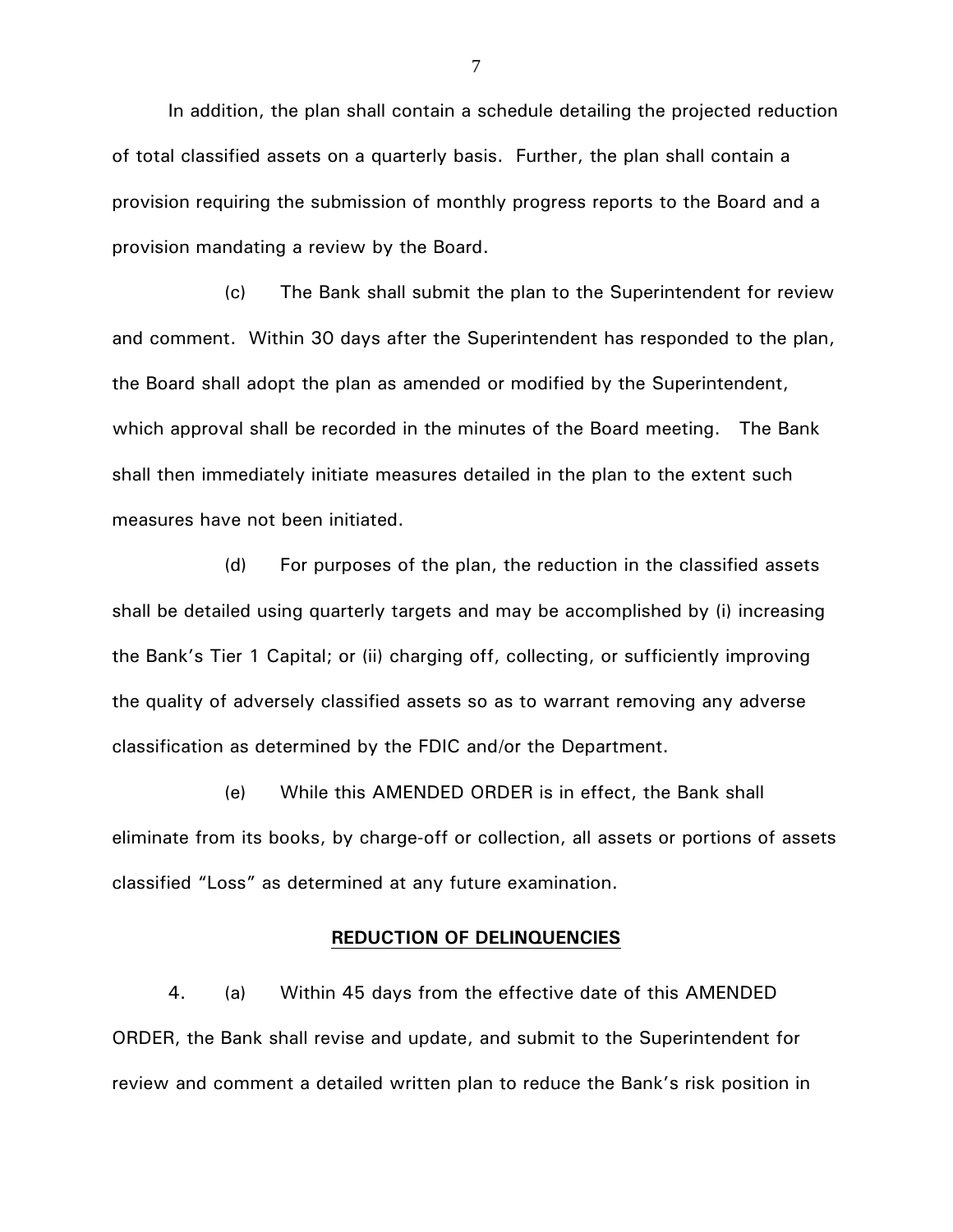each asset in excess of \$250,000, which is more than 90 days delinquent. Such plan shall include, but not be limited to, provisions which:

(1) prohibit the extension of credit in the form of new or additional funds for the payment of interest, unless the Board adopts prior to such extension of credit a detailed written statement giving reasons why such extension of credit is in the best interests of the Bank and how it improves the position of the Bank. Copies of the statement approved by the Board shall be made a part of the Board minutes, placed in the appropriate loan file and submitted to the Superintendent with the quarterly progress reports required pursuant to this AMENDED ORDER;

(2) delineate areas of responsibility for implementing and monitoring collection policies;

(3) establish specific collection procedures to be instituted at various stages of a borrower's delinquency;

(4) establish dollar levels to which the Bank shall reduce delinquencies within 6 months and 12 months from the effective date of this AMENDED ORDER; and

(5) provide for the submission of monthly written progress reports to the Board for review and notation in the Board minutes.

(b) For purposes of the plan, "reduce" means to charge-off or collect.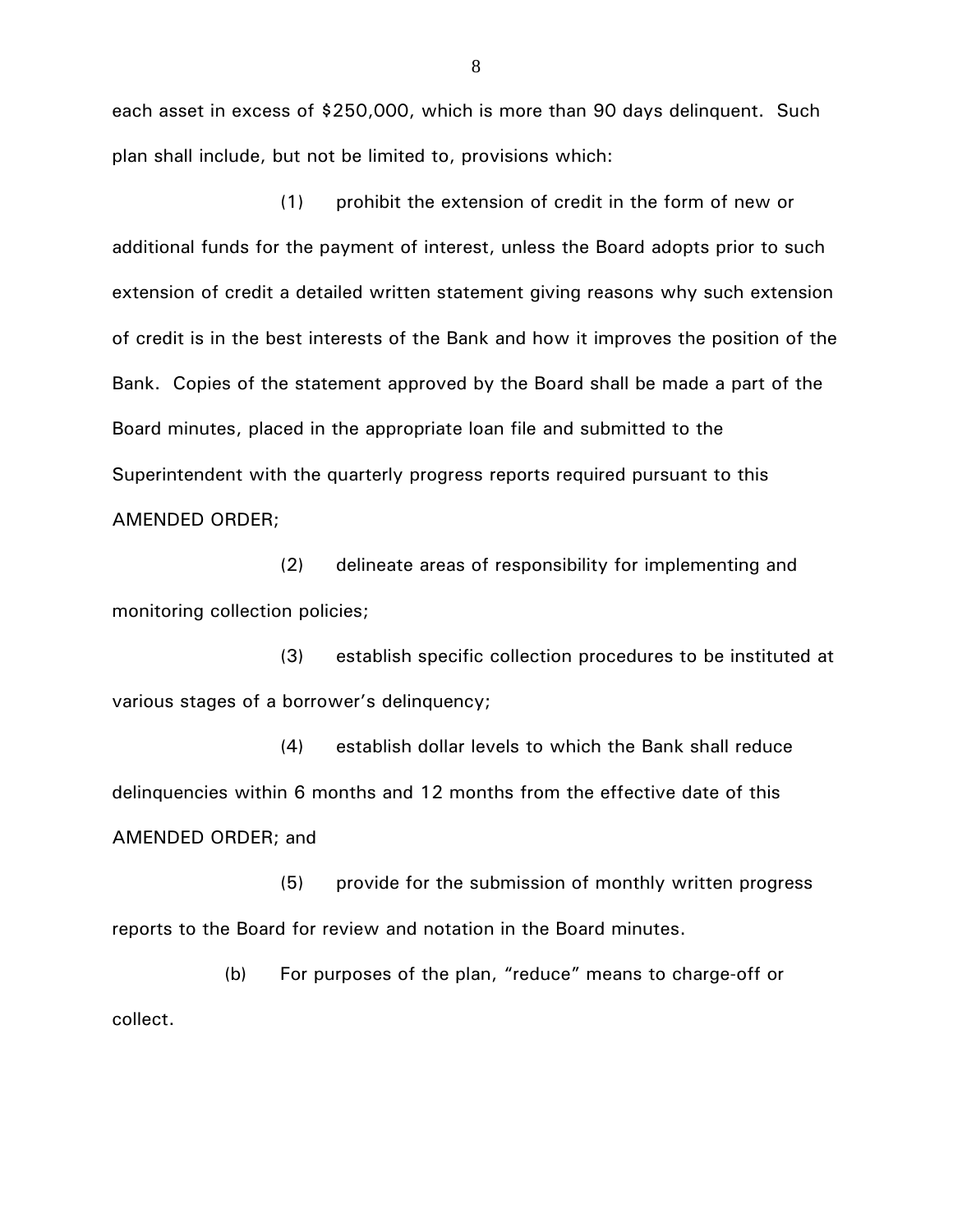(c) Within 30 days after the Superintendent has responded to the plan, the Board shall adopt the plan as amended or modified by the Superintendent. The plan shall be implemented immediately to the extent that the provisions of the plan are not already in effect at the Bank.

### **RESTRICTION ON ADVANCES TO CLASSIFIED BORROWERS**

5. (a) While this AMENDED ORDER is in effect, the Bank shall not extend, directly or indirectly, any additional credit in the form of new or additional funds to or for the benefit of any borrower whose existing credit has been classified "Loss" in the Report of Examination, either in whole or in part, and is uncollected, or to any borrower who is already obligated in any manner to the Bank on any extension of credit, including any portion thereof, that has been charged off the books of the Bank and remains uncollected. The requirements of this paragraph shall not prohibit the Bank from renewing (after full collection, in cash, of any interest due from the borrower) any credit already extended to the borrower.

(b) While this AMENDED ORDER is in effect, the Bank shall not extend, directly or indirectly, any additional credit in the form of new or additional funds to or for the benefit of any borrower whose extension of credit is classified "Doubtful" and/or "Substandard" in the Report of Examination, either in whole or in part, and is uncollected, unless the Board has signed a detailed written statement giving reasons why failure to extend such credit would be detrimental to the best interests of the Bank. The statement shall be placed in the appropriate loan file, included in the minutes of the applicable meeting of the Board and submitted to the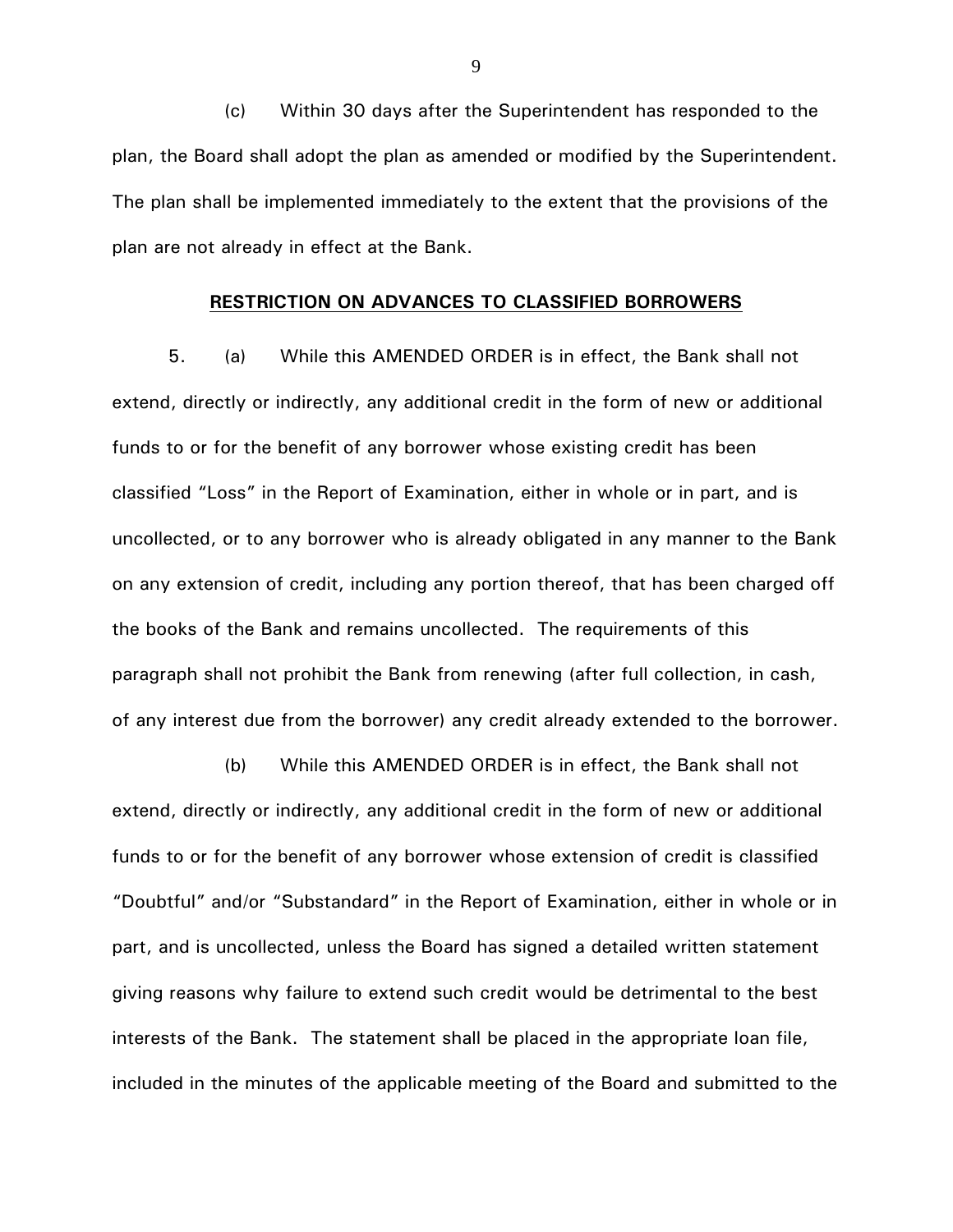Superintendent with the quarterly progress reports required pursuant to this AMENDED ORDER.

# **CONCENTRATIONS OF CREDIT - COMMERCIAL REAL ESTATE**

6. (a) Within 45 days from the effective date of this AMENDED ORDER, the Bank shall revise and update, and submit a written plan, acceptable to the Superintendent, for systematically reducing and monitoring its commercial real estate ("CRE") loan concentration of credit identified in the Report of Examination to an amount which is commensurate with the Bank's business strategy, management expertise, size, and location. Such plan shall prohibit any advances that would increase the concentration unless the advance is pursuant to an existing loan agreement and shall include, but not be limited to:

(1) dollar levels and percent of capital to which the Bank shall reduce the concentration;

(2) timeframes for achieving the reduction in dollar levels and percent of capital in response to (1) above;

 (3) provisions requiring compliance with the *Interagency Guidance on Concentrations in Commercial Real Estate Lending, Sound Risk Management Practices* (FIL-104-2006, issued December 12, 2006) and *Managing Commercial Real Estate Concentrations in a Challenging Environment* (FIL-22-2008, issued March 17, 2008);

(4) provisions for controlling and monitoring of CRE lending, including plans to address the rationale for CRE loan levels as they relate to growth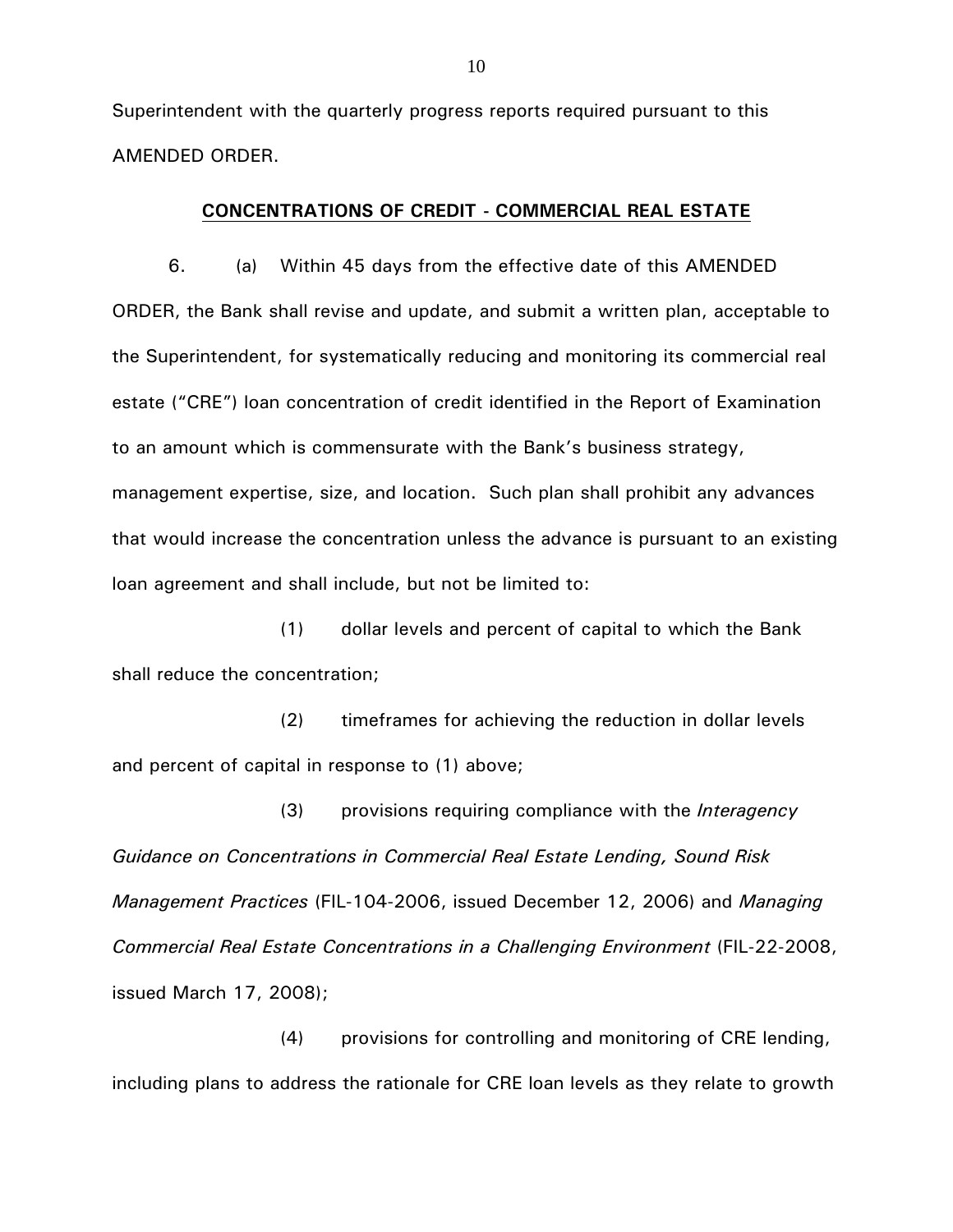and capital targets, segmentation and testing of the CRE loan portfolio to detect and limit concentrations with similar risk characteristics; and

(5) provisions for the submission of monthly written progress reports to the Board for review and notation in minutes of the Board meetings.

 (b) For purposes of the plan, "reduce" means to charge-off or collect, or increase Tier 1 capital.

 (c) The Bank shall submit the plan to the Superintendent for review and comment. Within 30 days after the Superintendent has responded to the plan, the Board shall adopt the plan as amended or modified by the Superintendent, which approval shall be recorded in the minutes of the Board meeting. The plan shall be implemented immediately to the extent that the provisions of the plan are not already in effect at the Bank.

# **ALLOWANCE FOR LOAN AND LEASE LOSSES**

7. (a) Within 15 days from the effective date of this AMENDED ORDER, the Bank shall revise and update a comprehensive policy and methodology for determining the ALLL ("ALLL Policy"). The ALLL Policy shall provide for a review of the ALLL at least once each calendar quarter. Said review should be completed at least 15 days prior to the end of each calendar quarter in order that the results of the review conducted by the Board may be properly reported in the quarterly Reports of Condition and Income. Such reviews shall, at a minimum, be made in accordance with: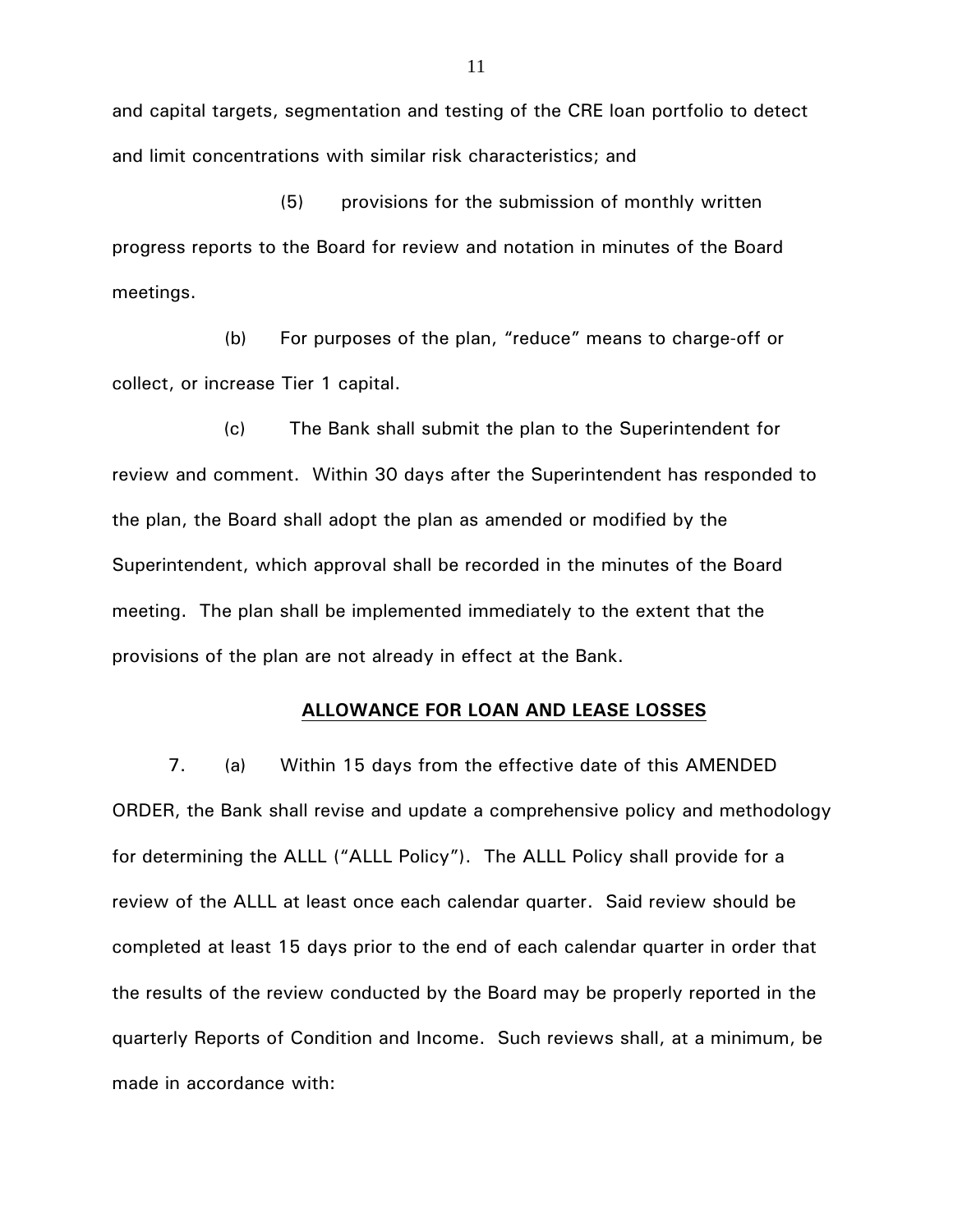(1) Financial Accounting Standards Board ("FASB") ASC 310- 40 and FASB ASC 310-10-35-2 through 30;

(2) the Federal Financial Institutions Examination Council's ("FFIEC") Instructions for the Consolidated Reports of Condition and Income ("Call Report");

(3) the *Interagency Statement of Policy on the Allowance for Loan and Lease Losses* (FIL-105-206, issued December 13, 2006);

(4) other applicable regulatory guidance that addresses the appropriateness of the Bank's ALLL; and

(5) any analysis of the Bank's ALLL provided by the FDIC and the Department.

(b) Such reviews shall include, at a minimum:

(1) the Bank's loan loss experience;

(2) an estimate of the potential loss exposure in the

portfolio; and

 (3) trends of delinquent and non-accrual loans and prevailing and prospective economic conditions.

(c) The minutes of the Board meetings at which such reviews are undertaken shall include complete details of the reviews and the resulting recommended adjustment in the ALLL. The Board shall document in the minutes the basis for any determination not to require provisions for loan losses in accordance with subparagraphs (a) and (b).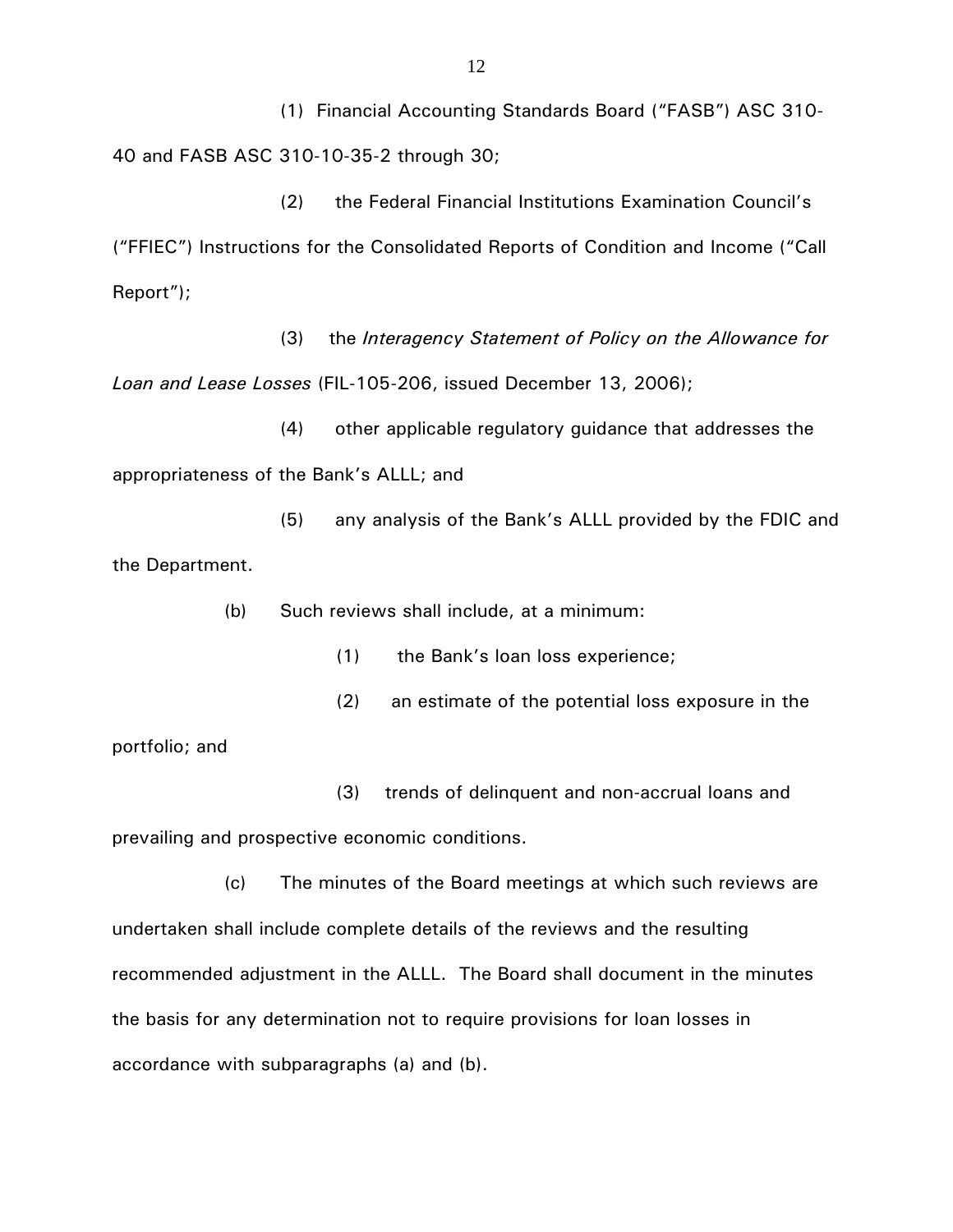(d) A deficiency in the ALLL shall be remedied in the calendar quarter in which it is discovered by a charge to current operating earnings prior to any Tier 1 capital determinations required by this AMENDED ORDER and prior to the Bank's submission of its Call Report. The Bank shall thereafter maintain an appropriate ALLL.

(e) The analysis supporting the determination of the adequacy of the ALLL shall be submitted to the Superintendent. These submissions shall be made at such times as the Bank files the progress reports required by this AMENDED ORDER or sooner upon the written request of the Superintendent. In the event that the Superintendent determines that the Bank's ALLL is inadequate, the Bank shall increase its ALLL and amend its Call Reports accordingly.

# **CAPITAL PLAN**

8. (a) While this AMENDED ORDER is in effect, the Board shall, in a manner acceptable to the Superintendent, obtain sufficient capital to meet and maintain the leverage and total risk-based capital ratios set forth below (for purposes of this AMENDED ORDER, all terms relating to capital shall be defined and calculated in accordance with Part 325 of the FDIC's Rules and Regulations, 12 C.F.R. Part 325):

(1) beginning on the effective date of this AMENDED ORDER, the Bank shall meet and maintain a leverage ratio of at least 7% and maintain a total risk-based capital ratio of at least 10%.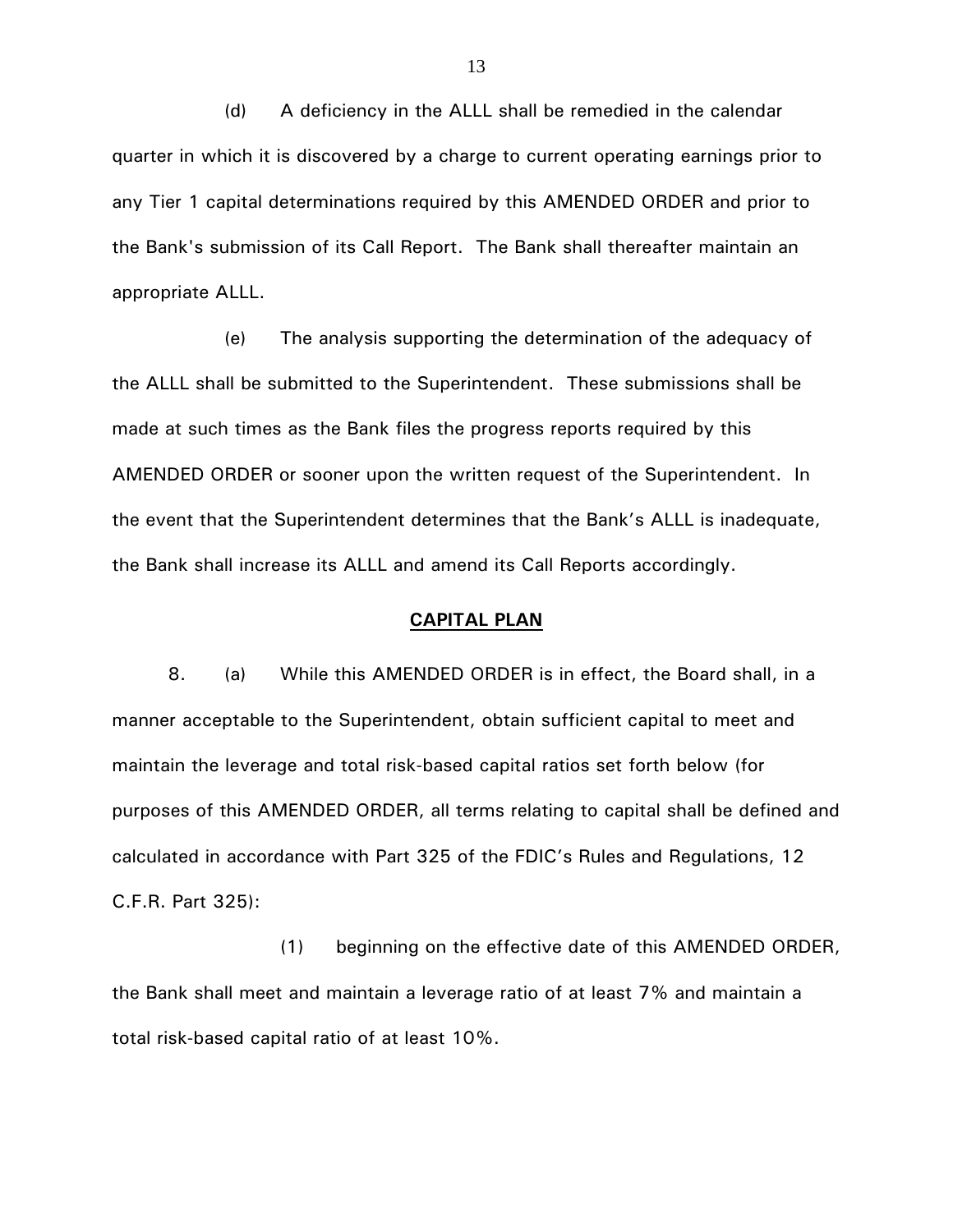(b) The Board shall, within 45 days from the effective date of this AMENDED ORDER, develop a written capital plan ("Capital Plan") that, at a minimum includes:

(1) specific plans to meet and maintain the leverage and total risk-based capital ratios as set forth in paragraph (a) above until such time as this AMENDED ORDER is terminated by the Superintendent in writing. In developing these plans the Bank should consider the volume of its adversely classified assets, the nature and volume of its asset concentrations, the adequacy of its ALLL, its anticipated and contingent liquidity needs as well as the other written plans, policies, or actions required by this AMENDED ORDER. These plans may include and should consider: (A) the sale of new securities (common stock and/or noncummulative perpetual preferred stock); (B) the direct contribution of cash by the directors or shareholders; (C) the retention of earnings, restrictions on assets growth or asset sales; (D) the merger with or acquisition by another federally insured depository institution or holding company thereof; and/or (E) any other method acceptable to the Superintendent and approved in advance in writing by the Superintendent;

(2) policies and procedures to ensure compliance with FDIC's *Statement of Policy on Risk-Based Capital* found in Appendix A to Part 325 of the FDIC's Rules and Regulations, 12 C.F.R. Part 325, App. A;

(3) projections for the amount and timing of the capital necessary to meet the Bank's current and future needs;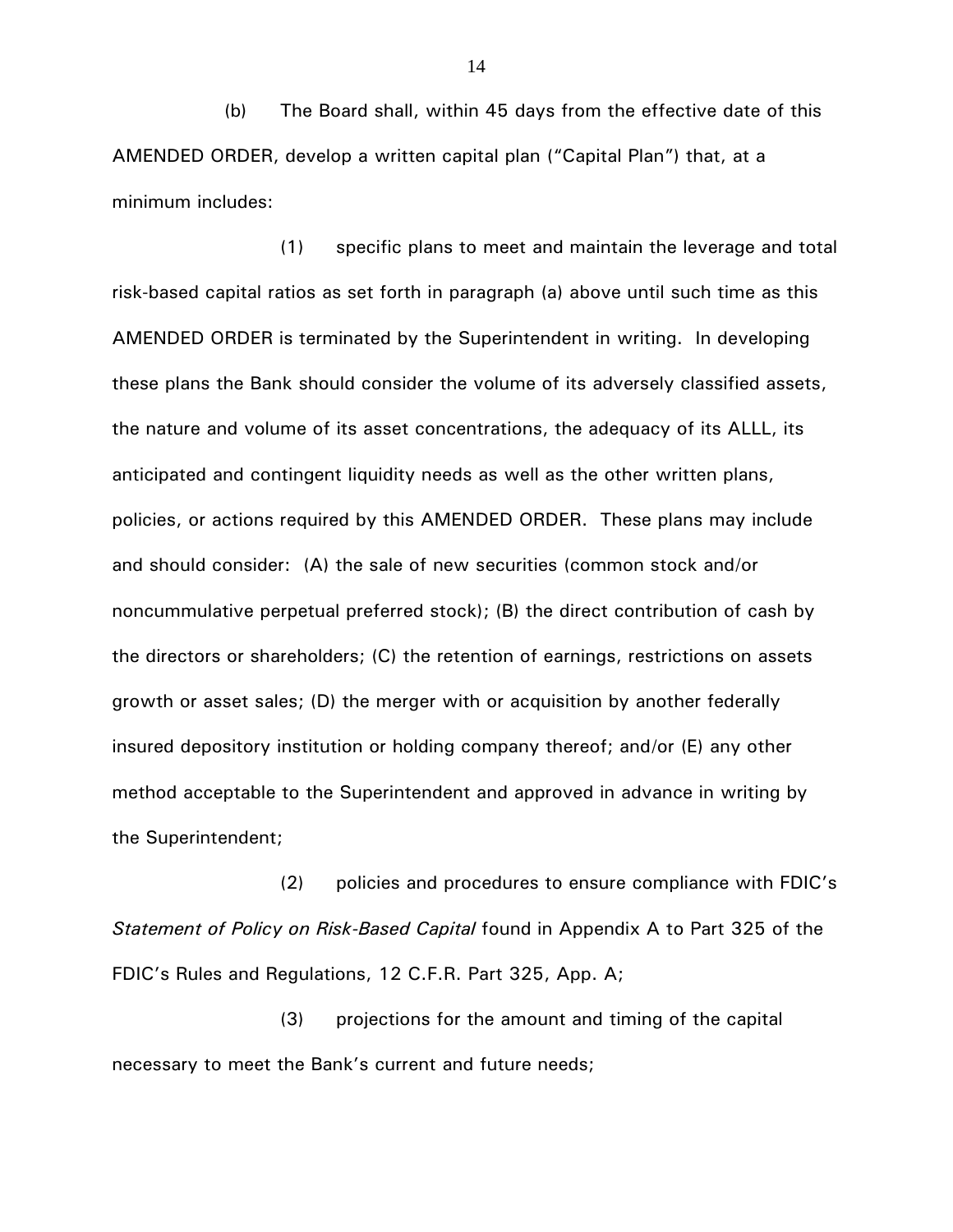(4) the primary source(s) from which the Bank will obtain capital to meet its needs; and

(c) The Board shall, within 45 days from the effective date of this AMENDED ORDER, develop a written contingency plan ("Contingency Plan") that, at a minimum includes:

(1) specific plans that identify alternative sources of capital should the primary source(s) under subparagraph 8(b)(4) above not be available; and

(2) specific plans for the sale, merger, or liquidation of the Bank in the event the primary sources of capital are not available; and

(d) The Bank shall submit the Capital Plan and the Contingency Plan to the Superintendent for review and comment. Within 30 days after the Superintendent has responded to the Capital Plan and the Contingency Plan, the Board shall adopt the plans as amended or modified by the Superintendent, which approval shall be recorded in the minutes of the Board meeting. The Capital Plan and the Contingency Plan shall be implemented immediately to the extent that the provisions of the plans are not already in effect at the Bank.

(e) No increase in Tier 1 capital necessary to meet the requirements of this AMENDED ORDER may be accomplished through a deduction from the ALLL or other reserve accounts. Furthermore, the Bank shall not lend funds directly or indirectly, whether secured or unsecured, to any borrower for the purpose of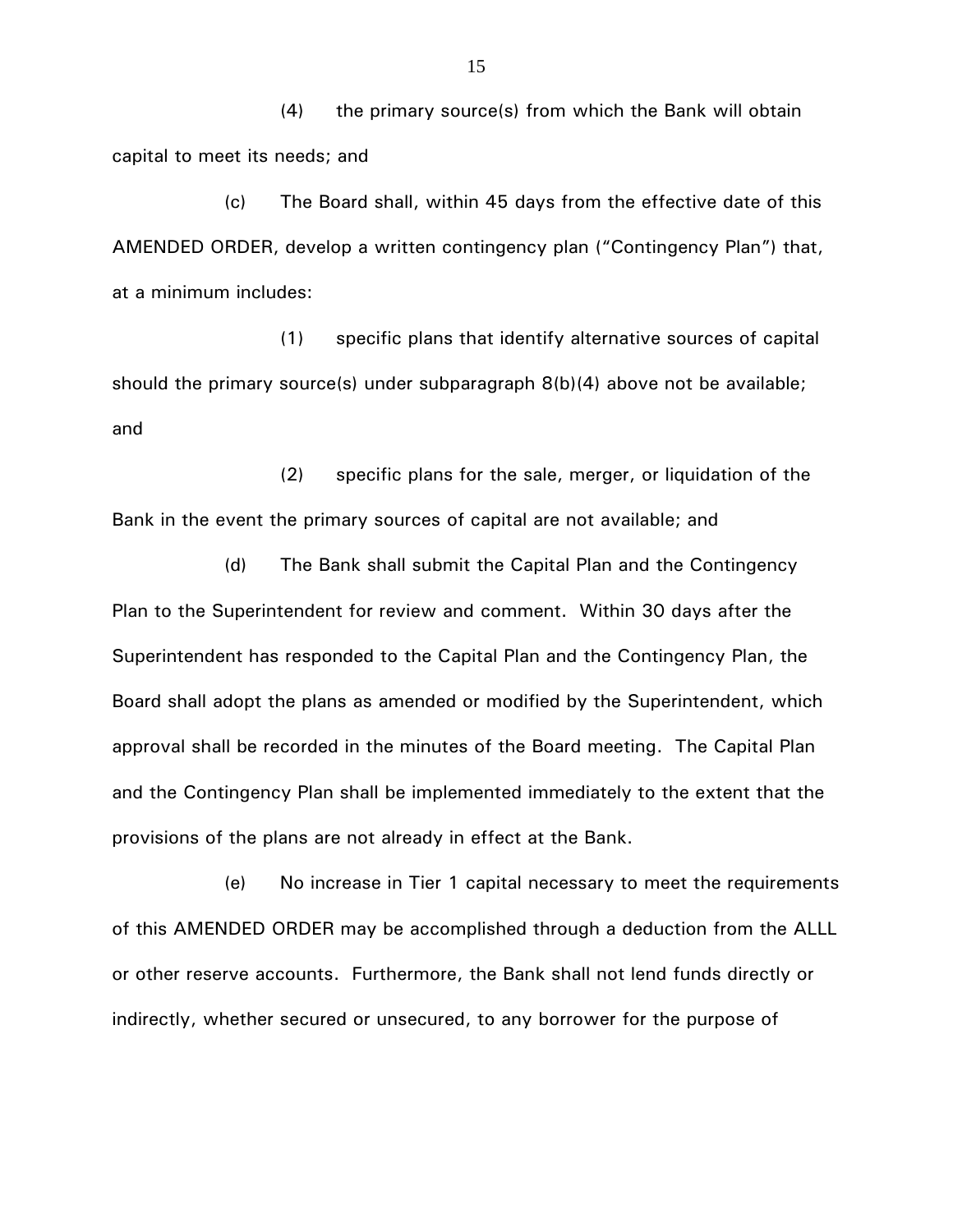purchasing Bank or affiliate stock or other securities until such time as the Bank has achieved the increase in Tier 1 capital required in this AMENDED ORDER.

### **STRATEGIC PLAN**

9. (a) Within 60 days from the effective date of this ORDER, the Bank shall develop and submit for review as required by subparagraph (c), a written strategic plan ("Strategic Plan") supported by an operating budget and consisting of goals and strategies, consistent with sound banking practices, and taking into account the Bank's other written plans, policies, or other actions as required by this ORDER. The Strategic Plan shall contain an assessment of the Bank's current financial condition and market area, and a description of the operating assumptions that form the basis for major projected income and expense components.

(b) The Strategic Plan shall include, at a minimum:

(i) identification of the major areas in and means by which the Bank will seek to improve operating performance;

(ii) specific goals to improve the net interest margin, increase interest income, reduce discretionary expenses;

(iii) financial goals, including pro forma statements for asset growth, capital adequacy, and earnings; and

(iv) coordination of the Bank's loan, investment, funds management, and operating policies, profit and budget plan, and ALLL methodology with the Strategic Plan.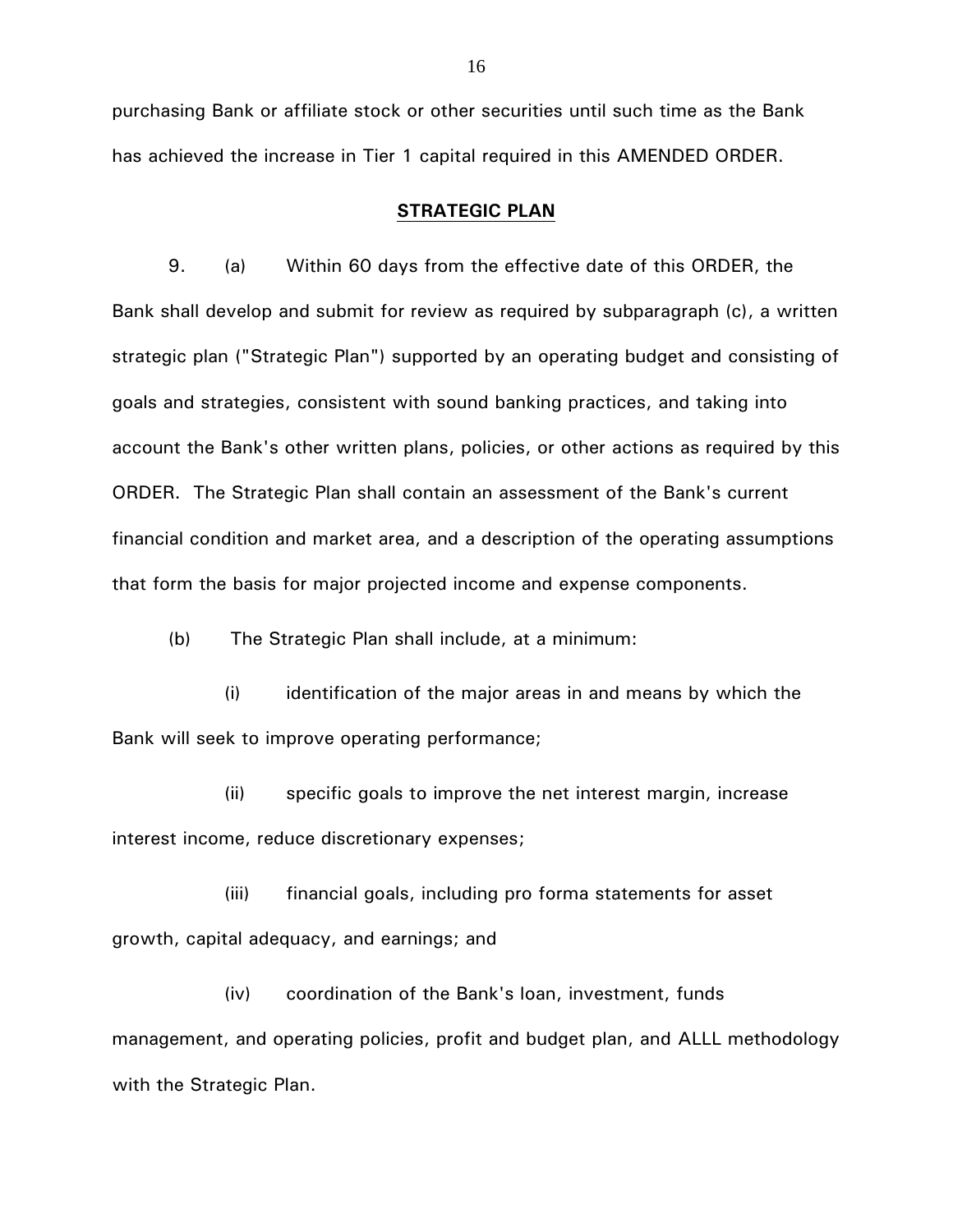(c) The Strategic Plan shall be submitted to the Superintendent for nonobjection or comment. Within 30 days from receipt of non-objection or any comments from the Superintendent, and after incorporation and adoption of all comments, the Board shall approve the Strategic Plan, which approval shall be recorded in the minutes of the Board meeting. Thereafter, the Bank shall implement and fully comply with the Strategic Plan.

(d) The Strategic Plan required by this ORDER shall be revised 30 days prior to the end of each calendar year, and approved by the Board, which approval shall be recorded in the minutes of the Board meeting. Thereafter, the Bank shall implement and adhere to the revised Strategic Plan.

# **PROFIT AND BUDGET PLAN**

10. (a) Within 60 days from the effective date of this ORDER, and within the first 30 days of each calendar year thereafter, the Bank shall formulate and submit for review as described in subparagraph (c), a written profit and budget plan ("Profit Plan") consisting of goals and strategies, consistent with sound banking practices, and taking into account the Bank's other written plans, policies, or other actions as required by this ORDER.

(b) The Profit Plan shall include, at a minimum:

(i) a description of the operating assumptions that form the basis for, and adequately support, material projected revenue and expense components;

(ii) specific goals to maintain appropriate provisions to the ALLL;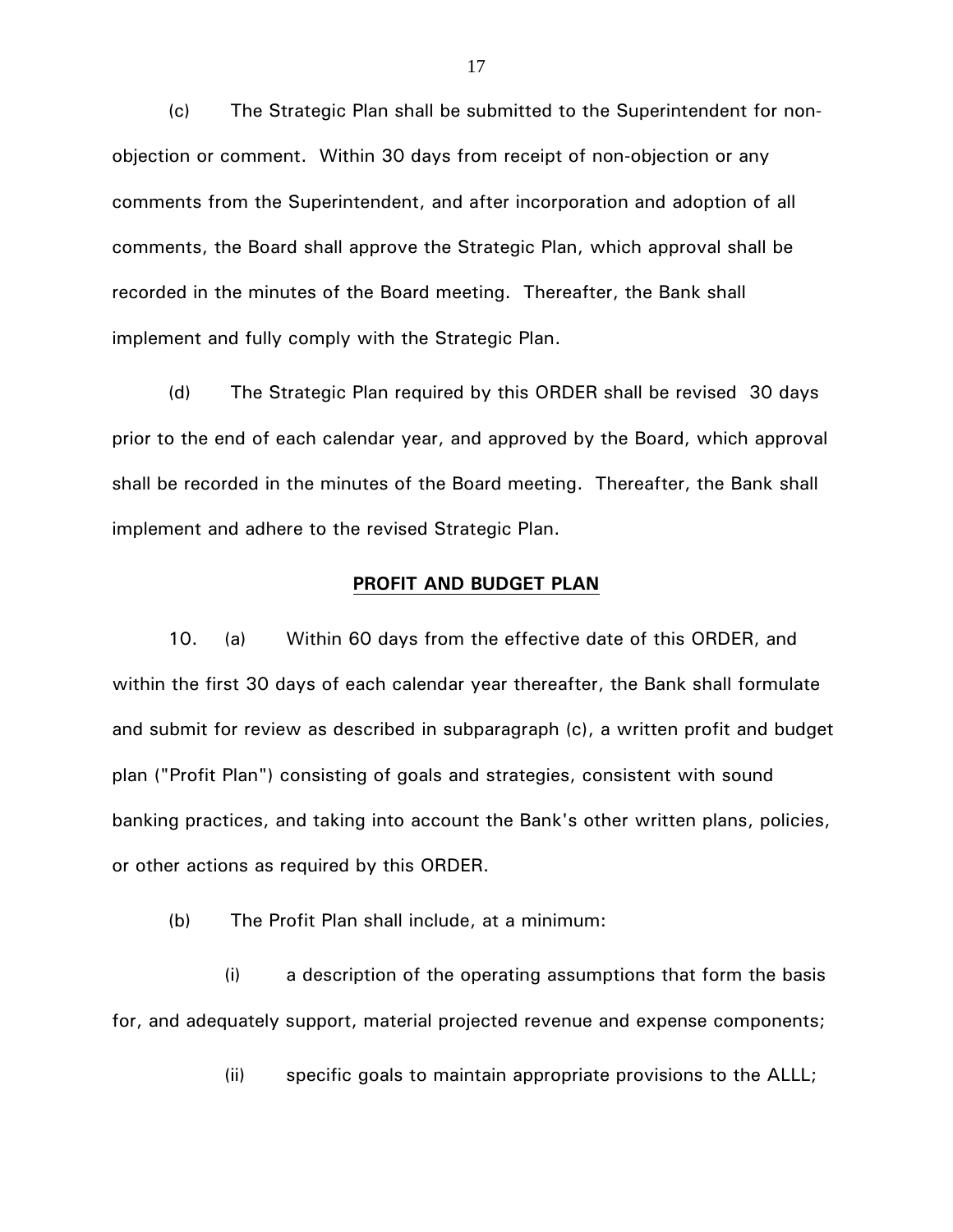(iii) realistic and comprehensive budgets for all categories of income and expense;

(iv) an executive compensation plan, addressing any and all salaries, bonuses and other benefits of every kind or nature whatsoever, both current and deferred, whether paid directly or indirectly, which plan incorporates qualitative as well as profitability performance standards for the Bank's senior executive officers;

(v) a budget review process to monitor the revenue and expenses of the Bank whereby actual performance is compared against budgetary projections not less than quarterly; and

(vi) recording the results of the budget review and any actions taken by the Bank as a result of the budget review in the Board minutes.

(c) The Profit Plan shall be submitted to the Superintendent for nonobjection or comment. Within 30 days from receipt of non-objection or any comments from the Superintendent, and after incorporation and adoption of all comments, the Board shall approve the Profit Plan, which approval shall be recorded in the minutes of the Board meeting. Thereafter, the Bank shall implement and fully comply with the Profit Plan.

(d) Within 15 days following the end of each calendar quarter following completion of the Profit Plan required by this paragraph, the Board shall evaluate the Bank's actual performance in relation to the Profit Plan, record the results of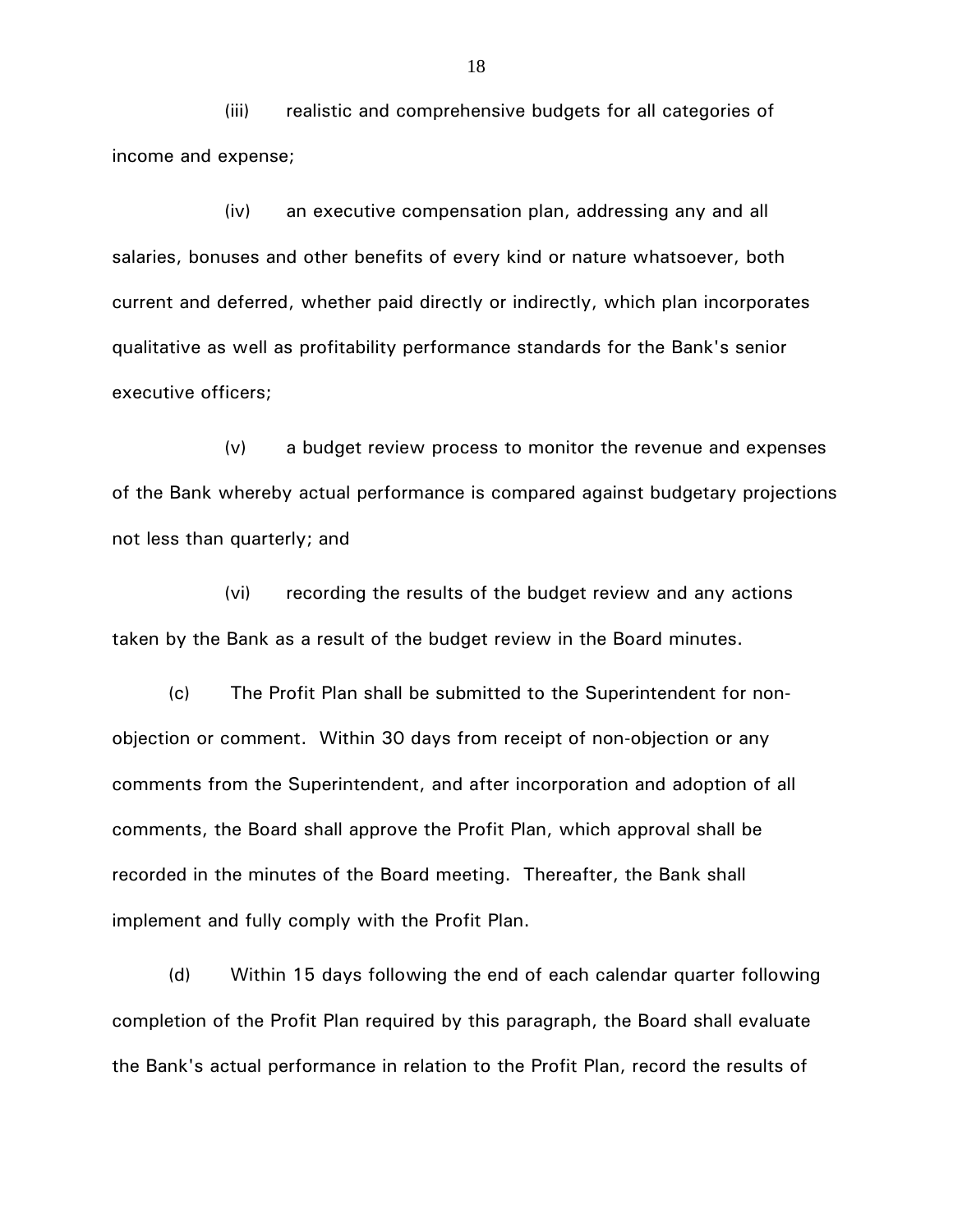the evaluation, and note any actions taken by the Bank in the minutes of the Boards' meeting at which such evaluation is undertaken. A copy of the evaluation, including any action taken, shall be submitted to the Superintendent at such times as the Bank submits the progress reports required by this Order.

# **AUDIT PROGRAM**

11. (a) Within 90 days from the effective date of this AMENDED ORDER, the Bank shall develop internal and external audit programs ("Audit Programs") that establish procedures to protect the integrity of the Bank's operational and accounting systems. At a minimum the Audit Programs shall:

(1) comply with the *Interagency Policy Statement on External Auditing Programs of Banks and Savings Associations and the Interagency Policy Statement on the Internal Audit Function and its Outsourcing*;

(2) provide procedures to test the validity and reliability of operating systems, procedural controls, and resulting records; and

(3) provide for monthly reports of audit findings from the auditors directly to the Board. The minutes of the Board shall reflect consideration of these reports and describe any discussion or action taken as a result thereof.

### **INTERNAL ROUTINE AND CONTROLS**

12. (a) Within 90 days from the effective date of this AMENDED ORDER, the Bank shall revise and submit for review as described in subparagraph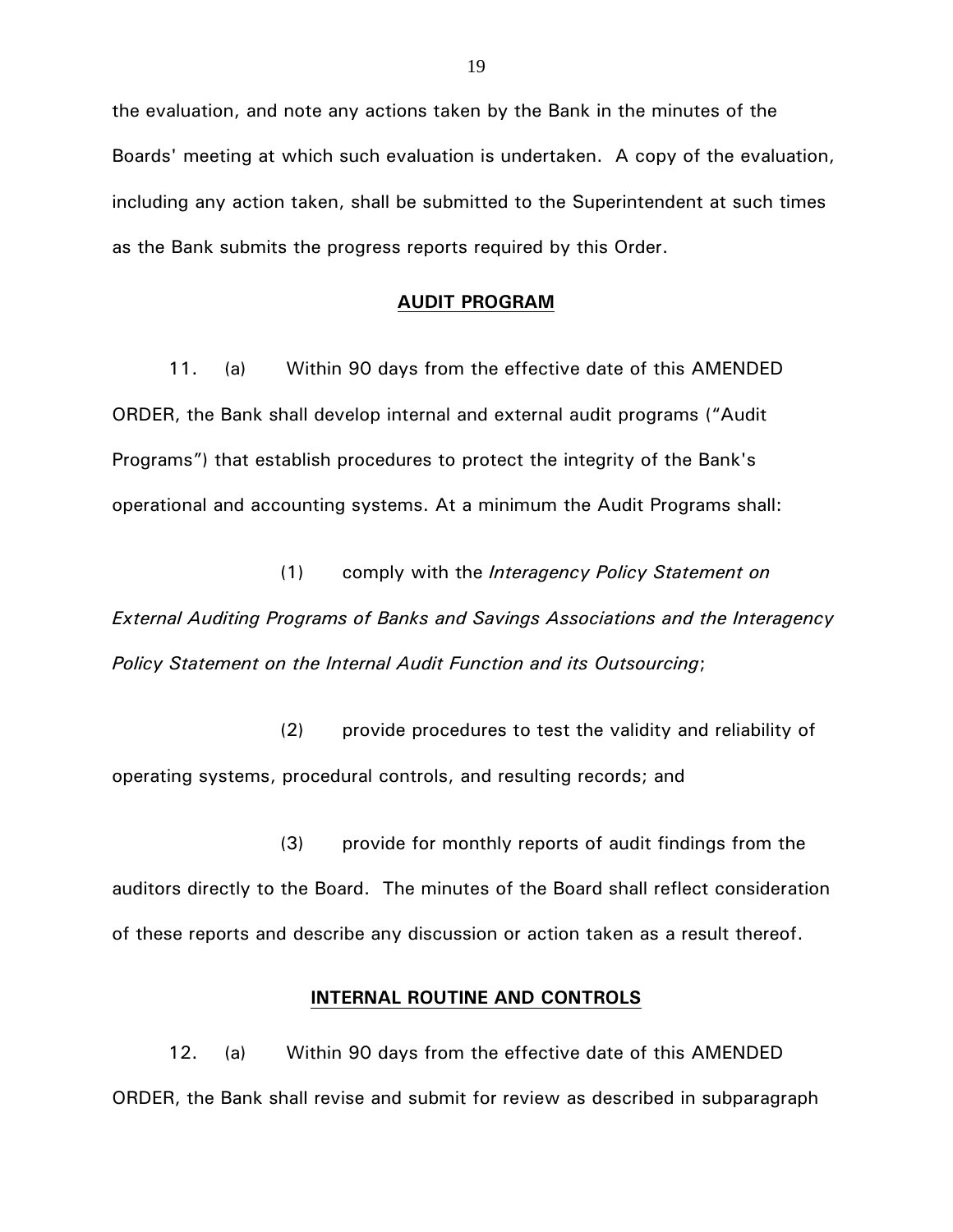(b), the Bank's internal routine and controls policy ("IRC Policy") for the operation of the Bank in such a manner as to provide adequate internal routines and controls consistent with safe and sound banking practices.

(b) The IRC Policy shall be submitted to the Superintendent for non-objection or comment. Within 60 days from receipt of non-objection or any comments from the Superintendent, and after incorporation and adoption of all comments, the Board shall approve the IRC Policy, which approval shall be recorded in the minutes of the Board meeting. Thereafter, the Bank shall implement and fully comply with the IRC Policy.

# **LIQUIDITY AND FUNDS MANAGEMENT**

13. (a) Within 45 days from the effective date of this AMENDED ORDER, the Bank shall revise and update a liquidity and funds management plan and submit it to the Superintendent for review and comment. Annually thereafter, while this AMENDED ORDER is in effect, the Bank shall review its policy for adequacy and, based upon such review, shall make necessary revisions to the policy to strengthen funds management procedures and maintain adequate provisions to meet the Bank's liquidity needs. The plan shall include, at a minimum, provisions:

(1) establishing a reasonable range for its net non-core funding dependence ratio as computed in the Uniform Bank Performance Report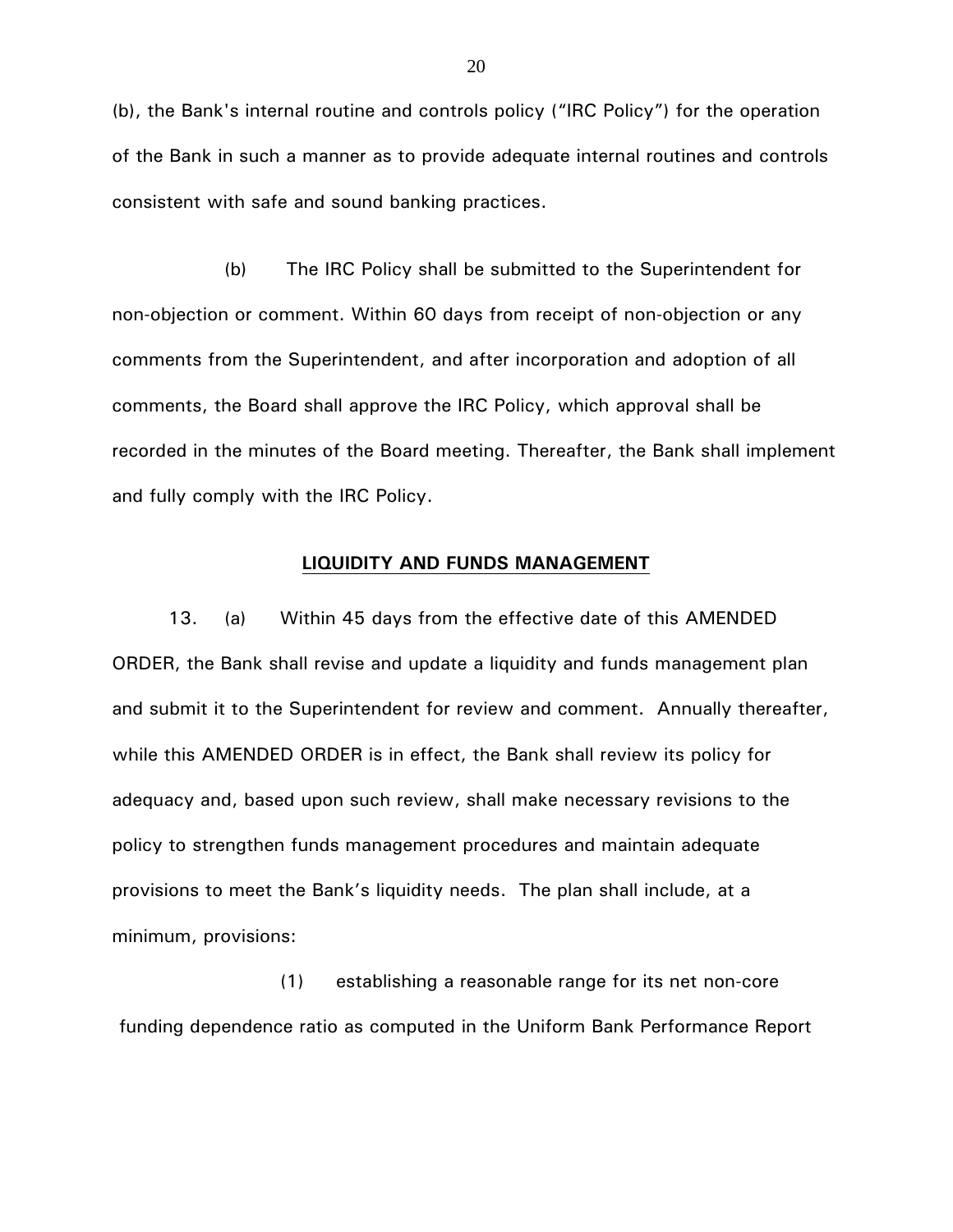and the means by which the Bank will seek to reduce its reliance on non-core funding and high-cost, rate-sensitive deposits;

> (2) identifying the source and use of borrowed and/or volatile funds;

(3) establishing sufficient back-up lines of credit that would allow the Bank to borrow funds to meet depositor demands if the other provisions for liquidity prove to be inadequate;

(4) requiring the retention of securities and/or other identified categories of investments that can be liquidated within one day in amounts sufficient (as a percentage of the Bank's total assets) to ensure the maintenance of the Bank's liquidity posture at a level consistent with short- and long-term liquidity objectives;

(5) establishing a minimum liquidity ratio and defining how the ratio is to be calculated;

(6) establishing contingency plans that identify alternative courses of action designed to meet the Bank's liquidity needs and are consistent with guidance issued in *Liquidity Risk Management* (FIL-84-2008, issued August 26,2008) ; and

(7) addressing the use of borrowings (i.e., seasonal credit needs, match funding mortgage loans, etc.) and providing for reasonable maturities commensurate with the use of the borrowed funds; addressing concentration of funding sources; and addressing pricing and collateral requirements with specific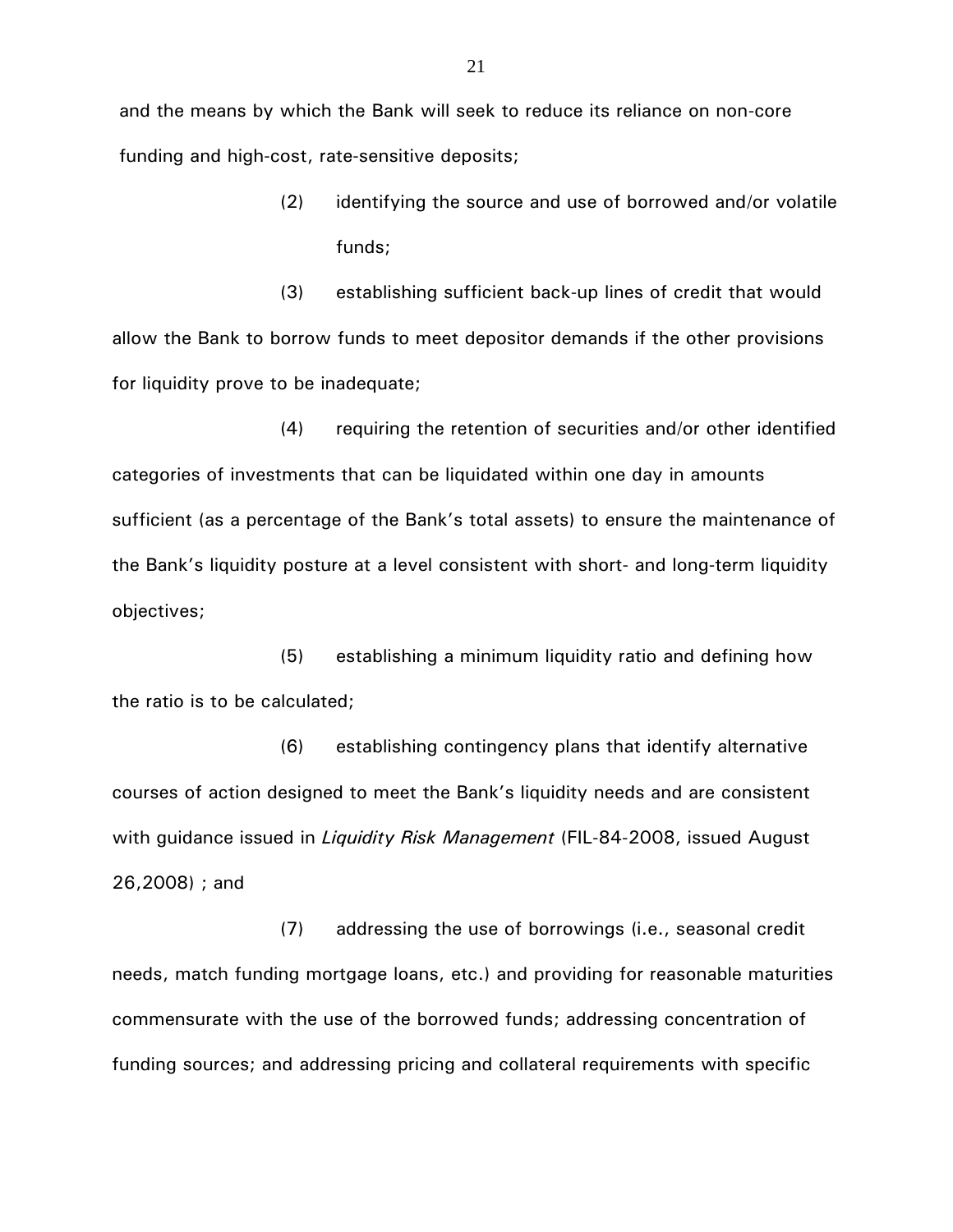allowable funding channels (i.e., brokered deposits, internet deposits, Fed funds purchased and other correspondent borrowings).

(b) Within 30 days after the Superintendent has responded to the plan, the Board shall adopt the plan as amended or modified by the Superintendent. The revised plan shall be implemented immediately to the extent that the provisions of the revised plan are not already in effect at the Bank.

### **BROKERED DEPOSITS**

14. (a) The Bank shall not solicit, accept, renew, or roll over any brokered deposits unless it has applied for and been granted a waiver by the Regional Director of the FDIC New York Regional Office, in accordance with the provisions of section 337.6 of the FDIC Rules and Regulations, 12 C.F.R § 337.6.

(b) The Bank shall comply with the interest rate restrictions on the effective yields on deposits described in section 337.6 of the FDIC Rules and Regulations, 12 C.F.R. § 337.6.

### **LOAN POLICIES AND PROCEDURES**

15. (a) Within 60 days from the effective date of this AMENDED ORDER, the Bank shall conduct a review of the Bank's loan policies and procedures for adequacy and, based upon such review, shall make all appropriate revisions to the loan policies and procedures ("Loan Policy") necessary to address the lending deficiencies identified in the Report of Examination. The revised Loan Policy shall be submitted for review as described in subparagraph (c). The Board shall also establish review and monitoring procedures to ensure that all lending personnel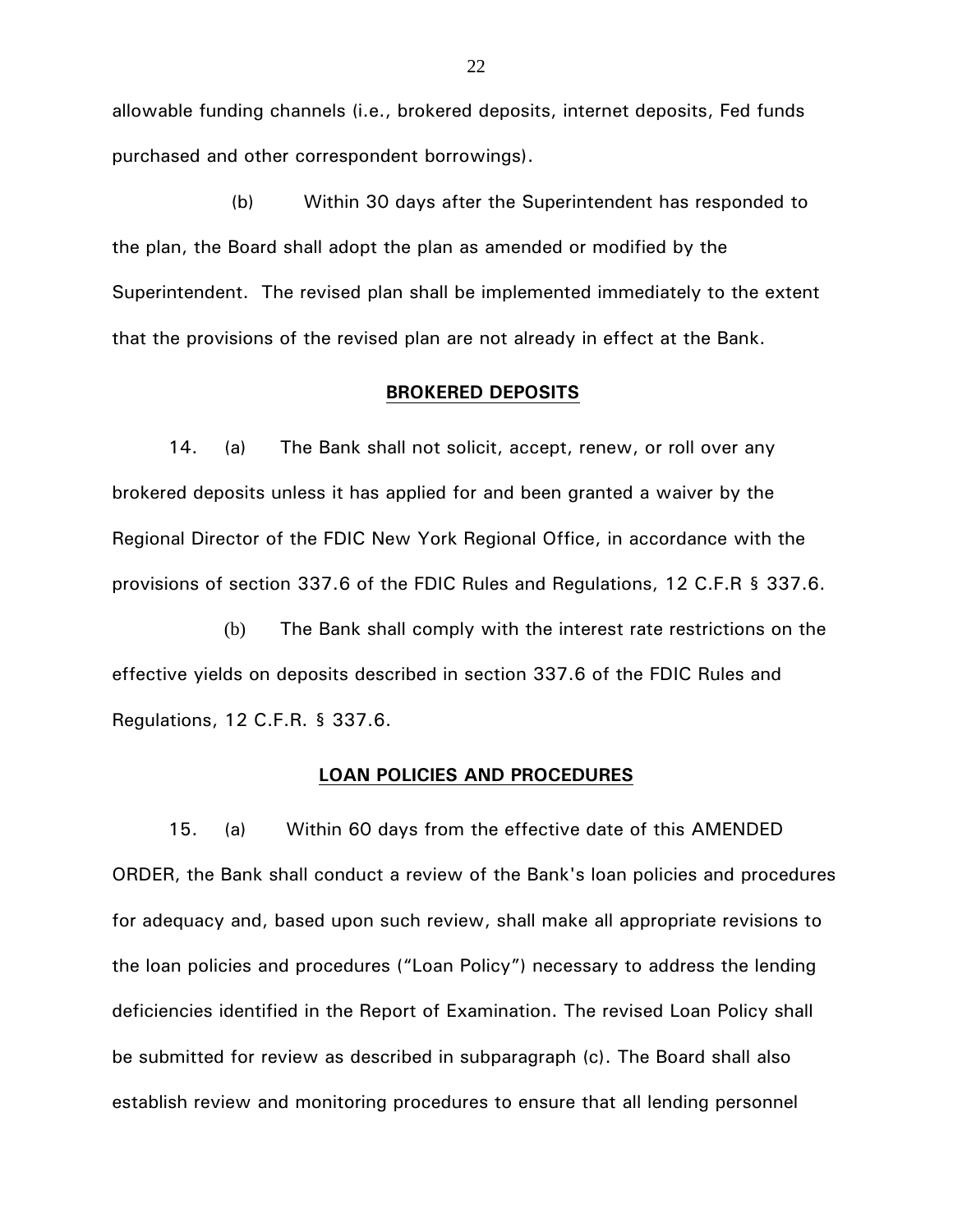adhere to the Loan Policy, and that the Board receives timely and fully documented reports on loan activity, including reports that identify deviations from the Loan Policy.

(b) The Loan Policy shall, at minimum:

(1) require that all extensions of credit originated or renewed by the Bank, including loans purchased from a third party (loan participations):

a. have a clearly defined and stated purpose;

b. have a predetermined and realistic repayment source and schedule, including secondary source of repayment;

c. are supported by complete loan documentation, including lien searches, perfected security interests, and collateral valuations; and

d. are supported by current financial information, profit and loss statements or copies of tax returns, and cash flow projections, which shall be maintained throughout the term of the loan; and are otherwise in conformance with the Loan Policy;

(2) incorporate limitations on the amount that can be loaned in relation to established collateral values, require the source of collateral valuations to be identified, require that collateral valuations be completed prior to the extension of credit, and require that collateral valuations be performed on a periodic basis over the term of the loan;

(3) require that extensions of credit to any of the Bank's executive officers, trustees, or principal shareholders, or to any related interest of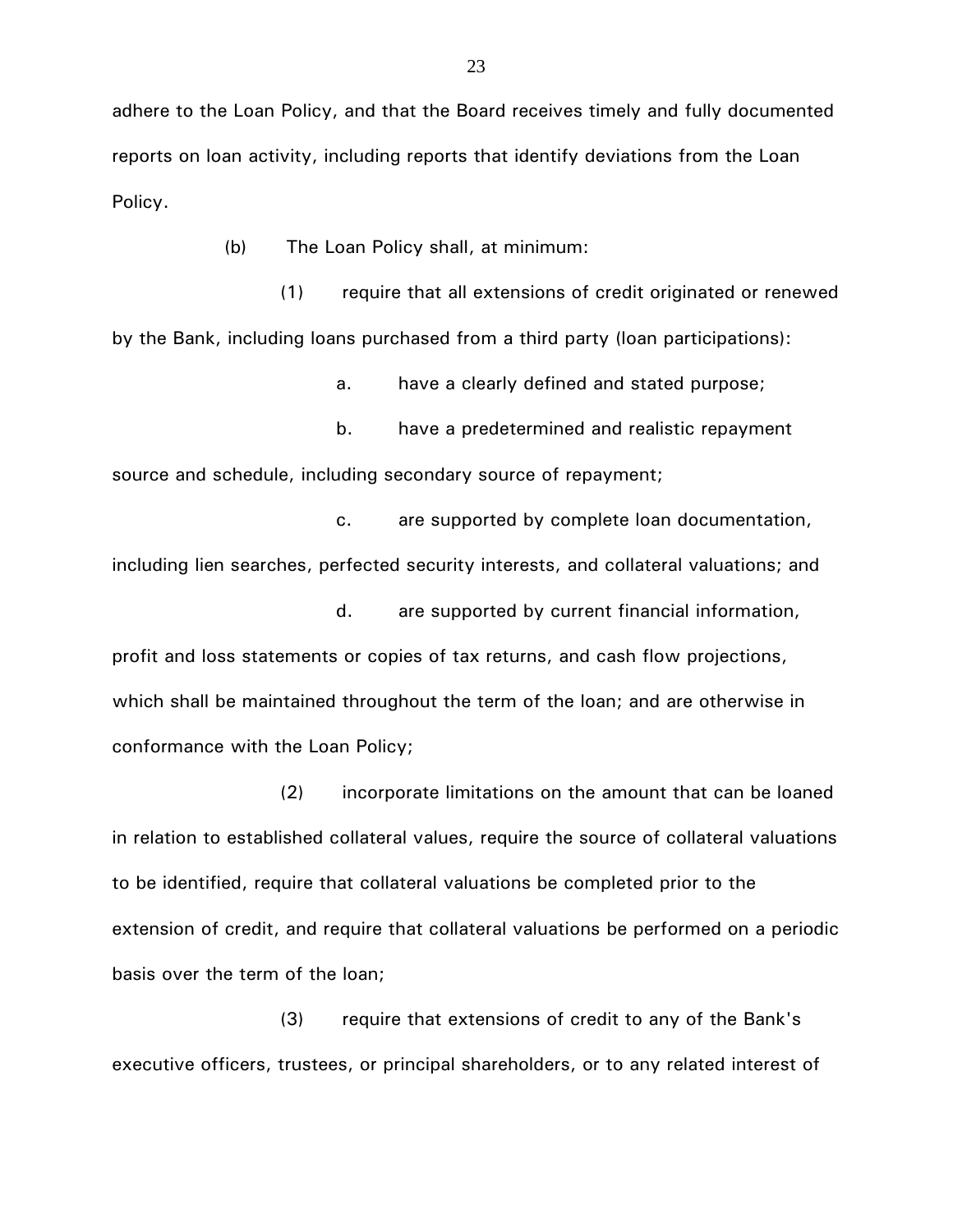such person, be reviewed for compliance with Regulation O of the Board of Governors of the Federal Reserve System, 12 C.F.R. Part 215, section 337.3 of the FDIC's Rules and Regulations, 12 C.F.R. § 337.3, and applicable State law or regulation on insider transactions, including 3 N.Y. Comp. Codes R. & Regs., Part 11;

(4) require accurate reporting of past due loans to the Board or the Bank's loan committee at least monthly;

(5) require the individual reporting of loans granted as exception to the Loan Policy and aggregation of such loans in the portfolio;

(6) prohibit the capitalization of interest or loan-related expenses unless the Board or the Bank's loan committee provides, in writing, a detailed explanation of why such action is in the best interest of the Bank; and

(7) establish review and monitoring procedures for compliance with the FDIC's appraisal regulation, 12 C.F.R. Part 323, and the *Interagency Appraisal and Evaluation Guidelines* (FIL-74-94, issued November 11, 1994).

# **INTEREST RATE RISK**

16. (a) Within 30 days from the effective date of this AMENDED ORDER, the Bank shall develop and submit for review as described in subparagraph (c), an interest rate risk policy and procedures ("IRR Policy") that shall include, at a minimum: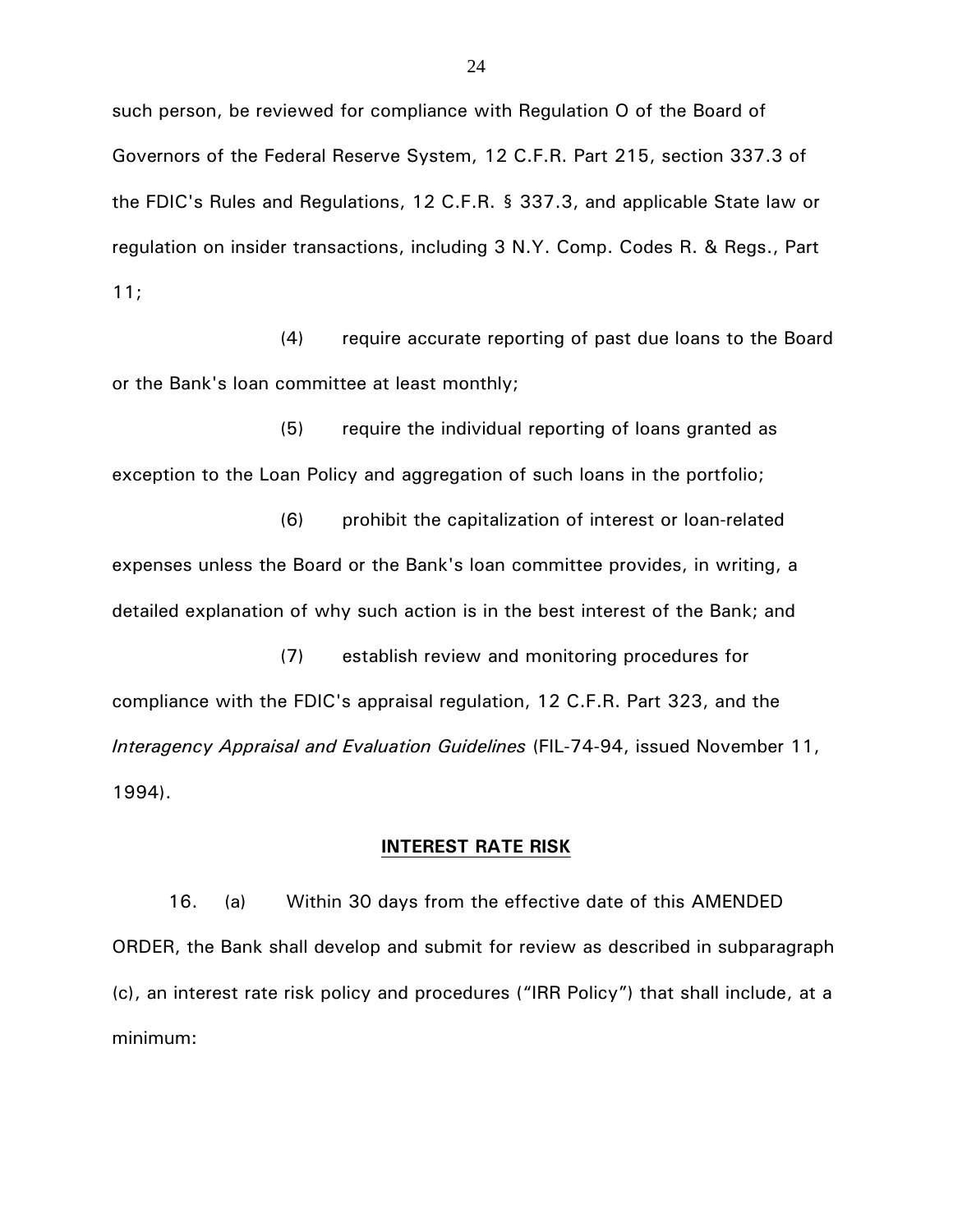(1) measures designed to control the nature and amount of interest rate risk consistent with the Bank's risk profile, including those that specify risk limits and defines lines of responsibilities and authority for managing risk;

(2) a system for identifying and measuring interest rate risk;

(3) a system for monitoring and reporting risk exposures;

and

(4) a system of internal controls, review, and audit to ensure the integrity of the overall risk management process.

(b) The IRR Policy shall address the exceptions noted in the Report of Examination, comply with the Federal Financial Institutions Examination Council's ("FFIEC") *Advisory on Interest Rate Risk Management* (FIL-2-2010, issued January 20, 2010), the FFIEC's *Supervisory Policy Statement on Investment Securities and End-User Derivative Activities* (FIL-45-98, issued April 28, 1998), and the *Joint Agency Policy Statement on Interest Rate Risk* (FIL-52-96, issued July 12, 1996).

### **INSIDER TRANSACTIONS**

17. No new loans or other extensions of credit shall be granted to or for the benefit of Bank directors, executive officers, principal shareholders, or their "related interests,"(as such terms are defined in section 215.2 of Regulation O of the Board of Governors of the Federal Reserve System, 12 C.F.R. § 215.2), referred to collectively as "insiders", without first providing the Superintendent with 45 days prior written notice of the anticipated action and the extension of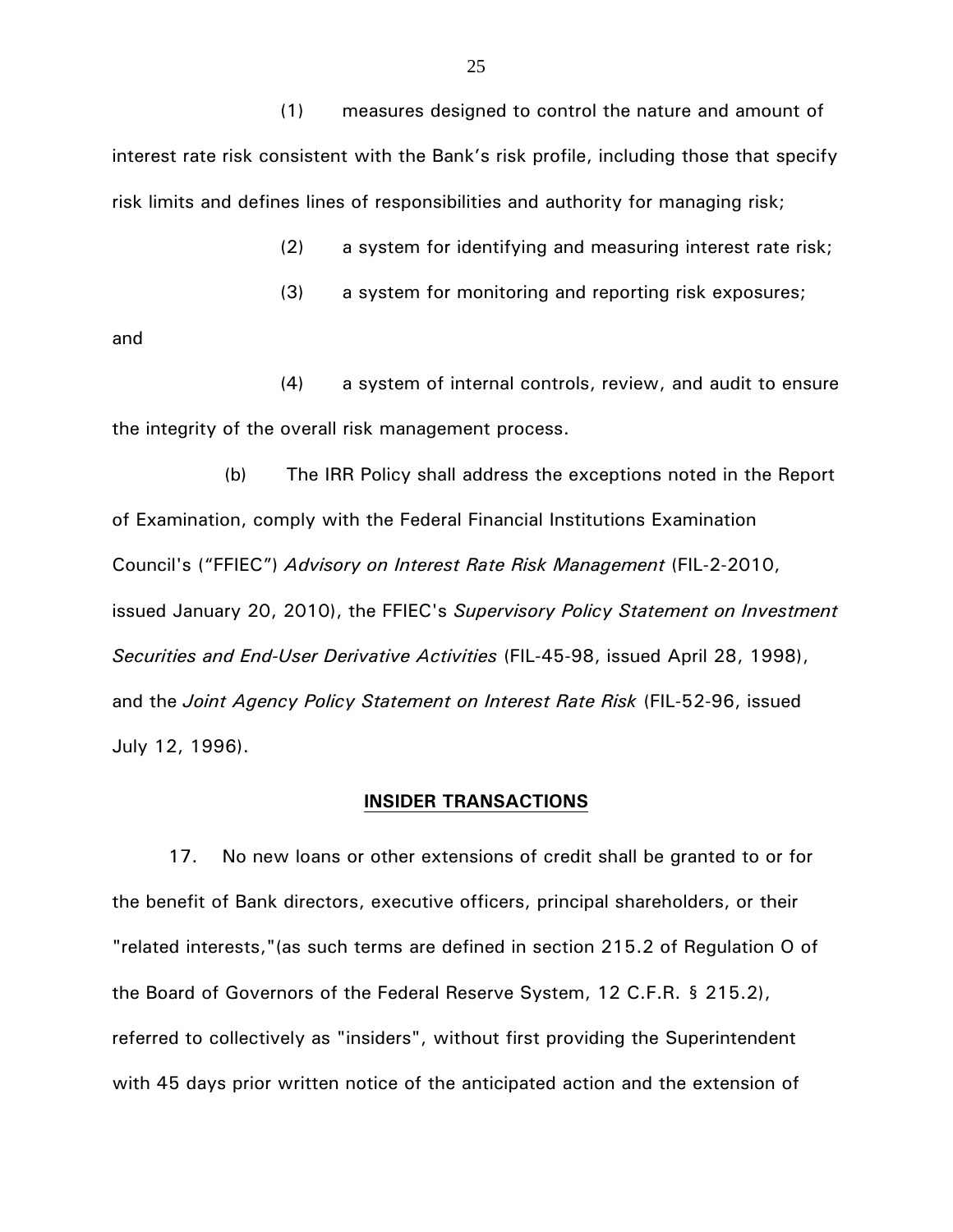credit is in full compliance with the Bank's loan, ethics, and other applicable policies; underwriting and documentation requirements; and this AMENDED ORDER.

# **CALL REPORTS**

18. Within 30 days from the effective date of this AMENDED ORDER, the Bank shall review its Call Reports filed with the FDIC on or after September 30, 2011, and amend said reports if necessary to accurately reflect the financial condition of the Bank as of the date of each such report. In particular, such reports shall contain an appropriate ALLL. Call Reports filed after the effective date of this AMENDED ORDER shall also accurately reflect the financial condition of the Bank as of the reporting date.

### **COMPLIANCE MANAGEMENT SYSTEM**

19. (a) Within 45 days from the effective date of this AMENDED ORDER, the Bank shall revise, update and implement an effective compliance management system ("CMS") that is commensurate with the level of complexity of the Bank's operations to ensure the establishment and implementation of a comprehensive written compliance program ("Compliance Program"). The CMS shall at a minimum include:

(1) a Compliance Program that shall embrace all of the Consumer Laws to which the Bank is subject and that is reviewed and approved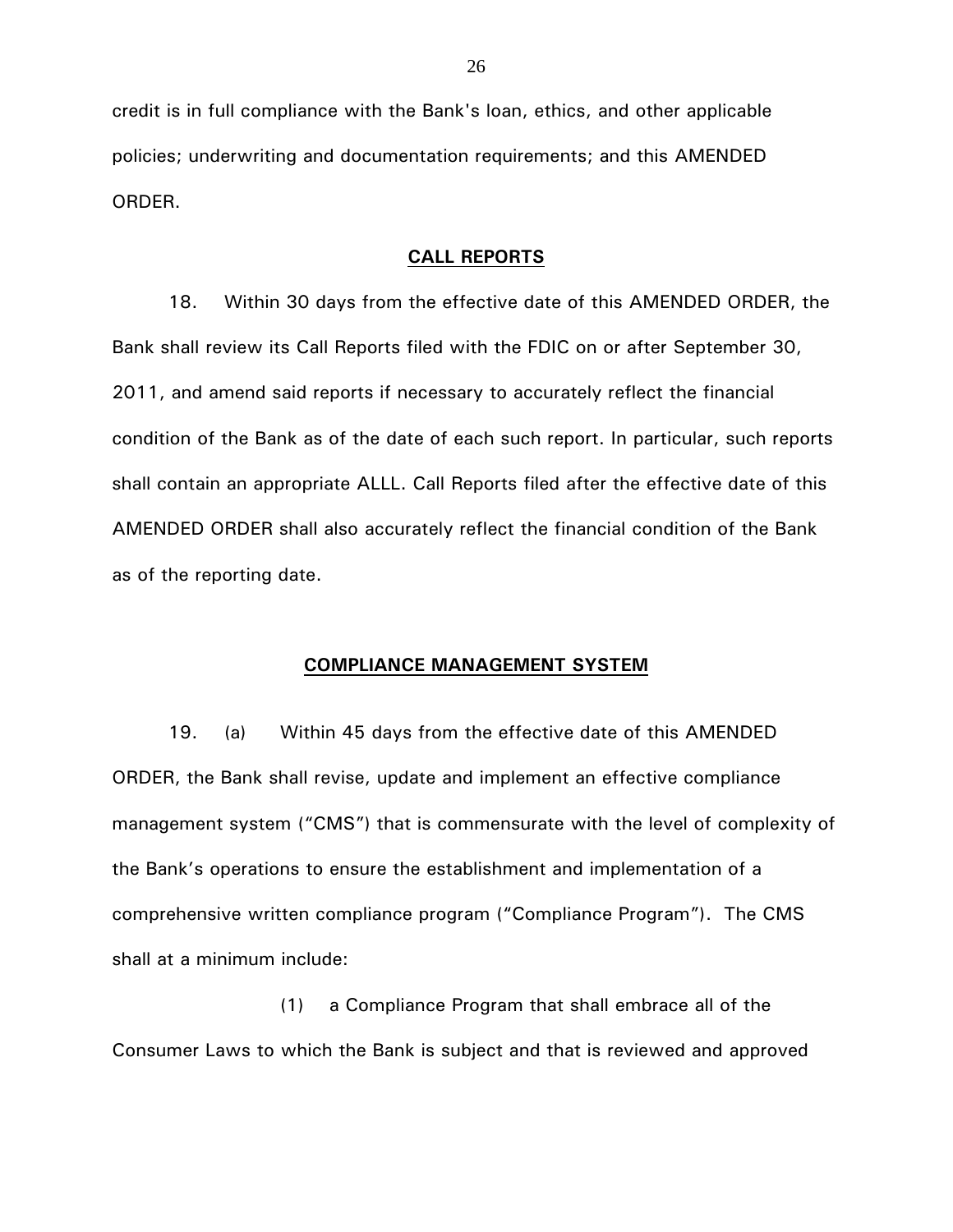annually by the Board, which approval shall be recorded in the minutes of the meeting of the Board;

(2) written policies, operating procedures and processes, and controls that ensure that the Bank's loan products and lending activities comply with all applicable Consumer Laws and ensure that they are periodically updated to reflect changes in the Bank's business and regulatory environment;

(3) designation of an appropriate Compliance Officer to oversee the CMS and Compliance Program, as well as an appropriate number of compliance personnel with sufficient experience in, and knowledge of, Consumer Laws to administer the CMS;

(4) implementation and maintenance of a training program related to Consumer Laws for employees having responsibilities that relate to applicable Consumer Laws, including senior management and the Board, commensurate with their individual job functions and duties. The Compliance Officer shall be responsible for the administration of the Compliance Program, and shall provide training to officers and employees on a continuing basis;

 (5) effective compliance monitoring procedures that have been incorporated into the normal activities of every department. At a minimum, monitoring procedures should include ongoing reviews of:

a. applicable departments and branches;

b. disclosures and calculations for various loan and

deposit products;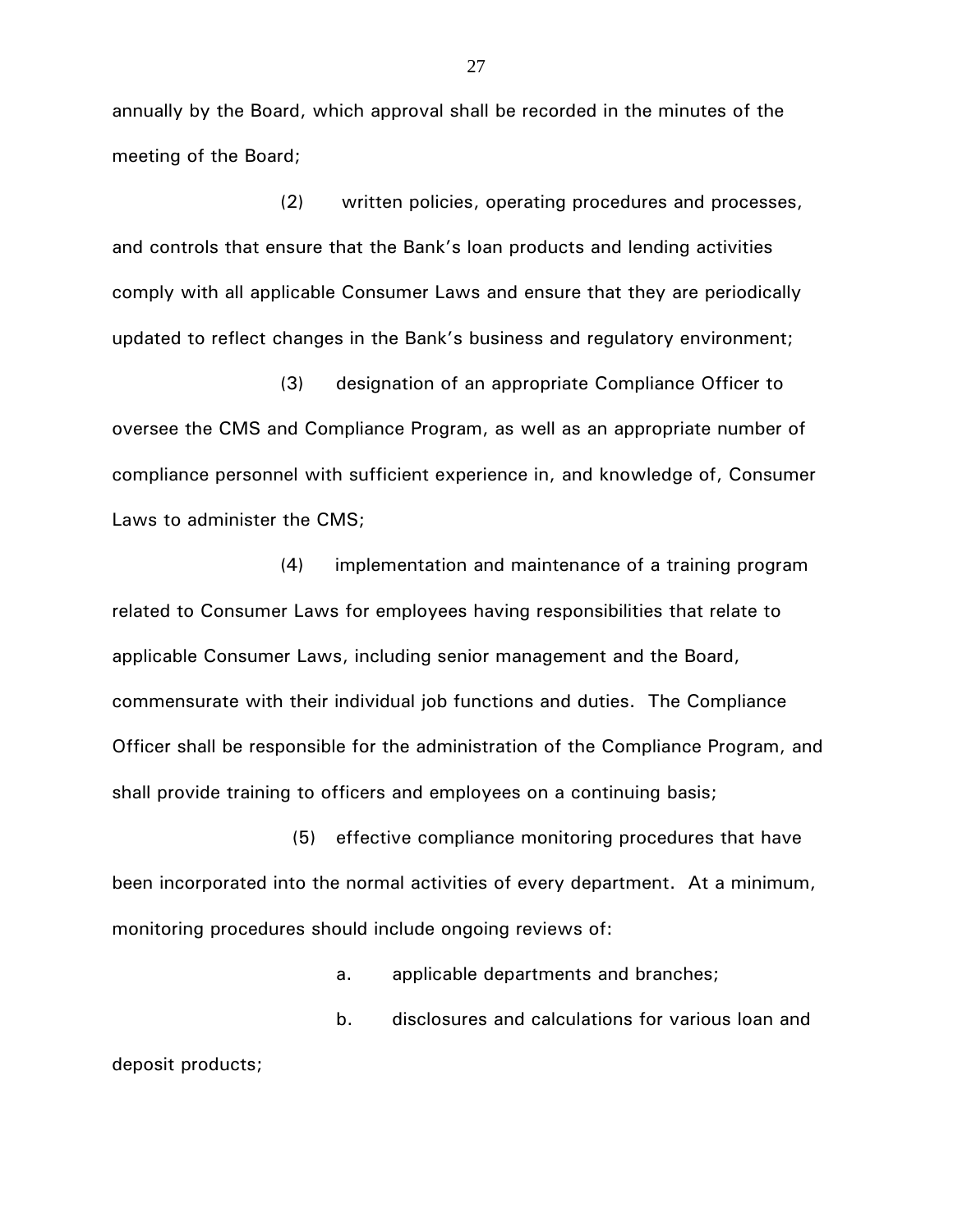c. document filing and retention procedures;

d. marketing literature and advertising; and

e. internal compliance communication system that

provides appropriate Bank personnel updates resulting from revisions to Consumer Laws; and

(6) an annual independent, comprehensive written audit. The Board shall document its efforts, including the review of and corrective measures made pursuant to the audit's findings, in the minutes of Board meetings. The audit shall at a minimum:

 a. provide for sufficient transactional testing, as appropriate, for all areas of significant compliance risk; and

b. identify the deficiencies noted, provide descriptions of or suggestions for corrective actions and time frames for correction, and establish follow-up procedures to verify that corrective actions were implemented and effective.

### **COMPLIANCE OFFICER**

20. (a) Within 7 days from the effective date of this AMENDED ORDER, the Bank shall have and retain a qualified Compliance Officer with the requisite knowledge and experience to establish and administer an effective CMS. The Board shall ensure that the Compliance Officer receives ongoing training, sufficient time, and adequate resources to effectively oversee, coordinate, and implement the CMS.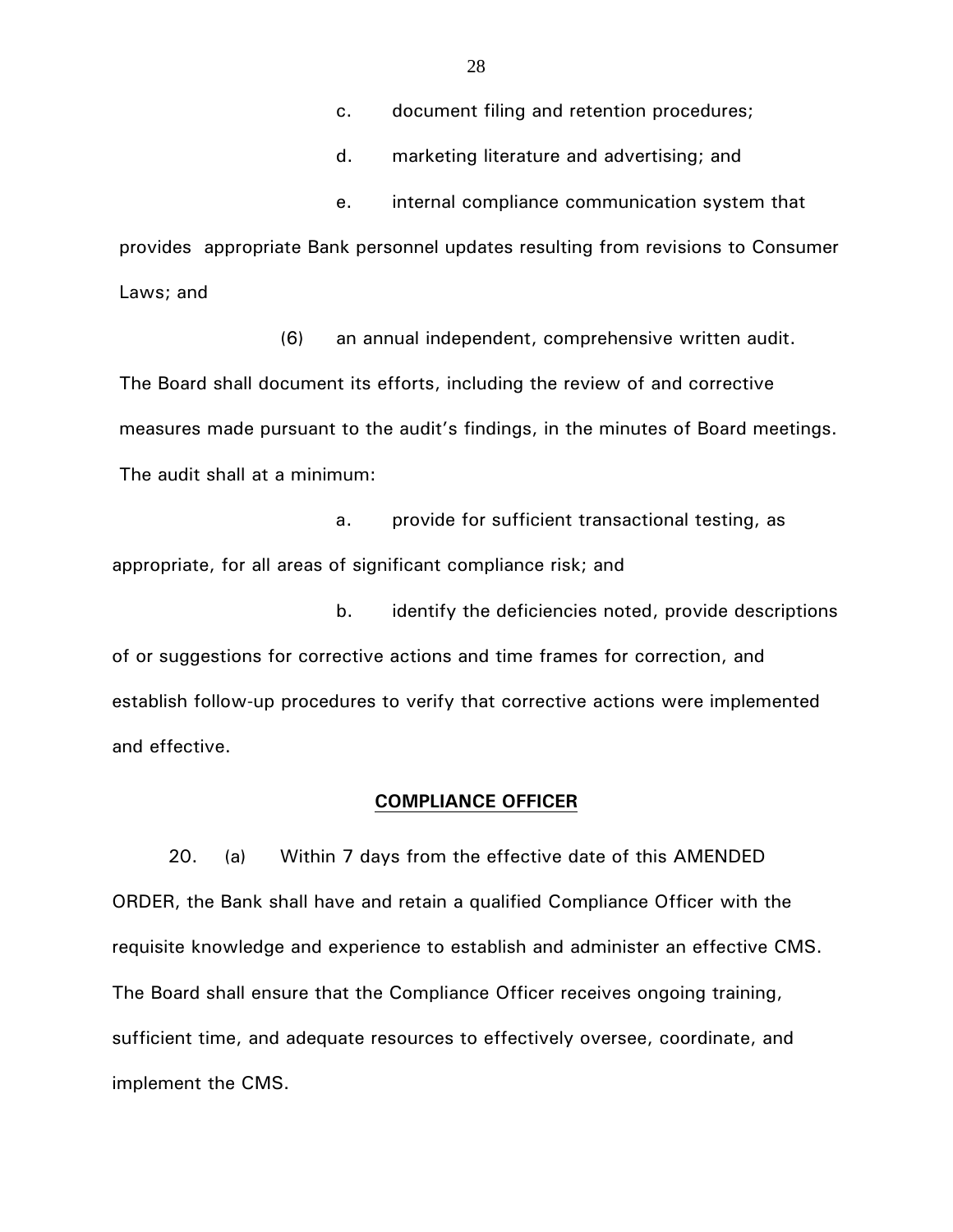(b) The responsibilities of the Compliance Officer shall include:

(1) developing and reviewing compliance policies and procedures to ensure compliance with all applicable Consumer Laws and the Bank's Compliance Program;

(2) assessing emerging issues or potential liabilities and training management and employees in Consumer Laws;

(3) reporting compliance activities and audit or review findings to the Board and ensuring corrective actions; and

(4) coordinating responses to consumer complaints.

(c) The Board shall ensure that the Compliance Officer has and retains sufficient authority and independence to implement policies related to Consumer Laws and to institute corrective action as needed. At a minimum, this authority shall include the ability to cross departmental lines; access all areas of the Bank's operations; and effectuate corrective action.

### **MANAGING THIRD-PARTY RISK**

21. Within 45 days from the effective date of this AMENDED ORDER, the Bank shall adopt and implement systems and controls to ensure proper management of third-party risk. The Bank's third-party risk management program should address (1) risk assessment, (2) due diligence in selecting third-party vendors and service providers, (3) contract structuring and review, and (4) effective oversight of vendors and service providers. At a minimum, the program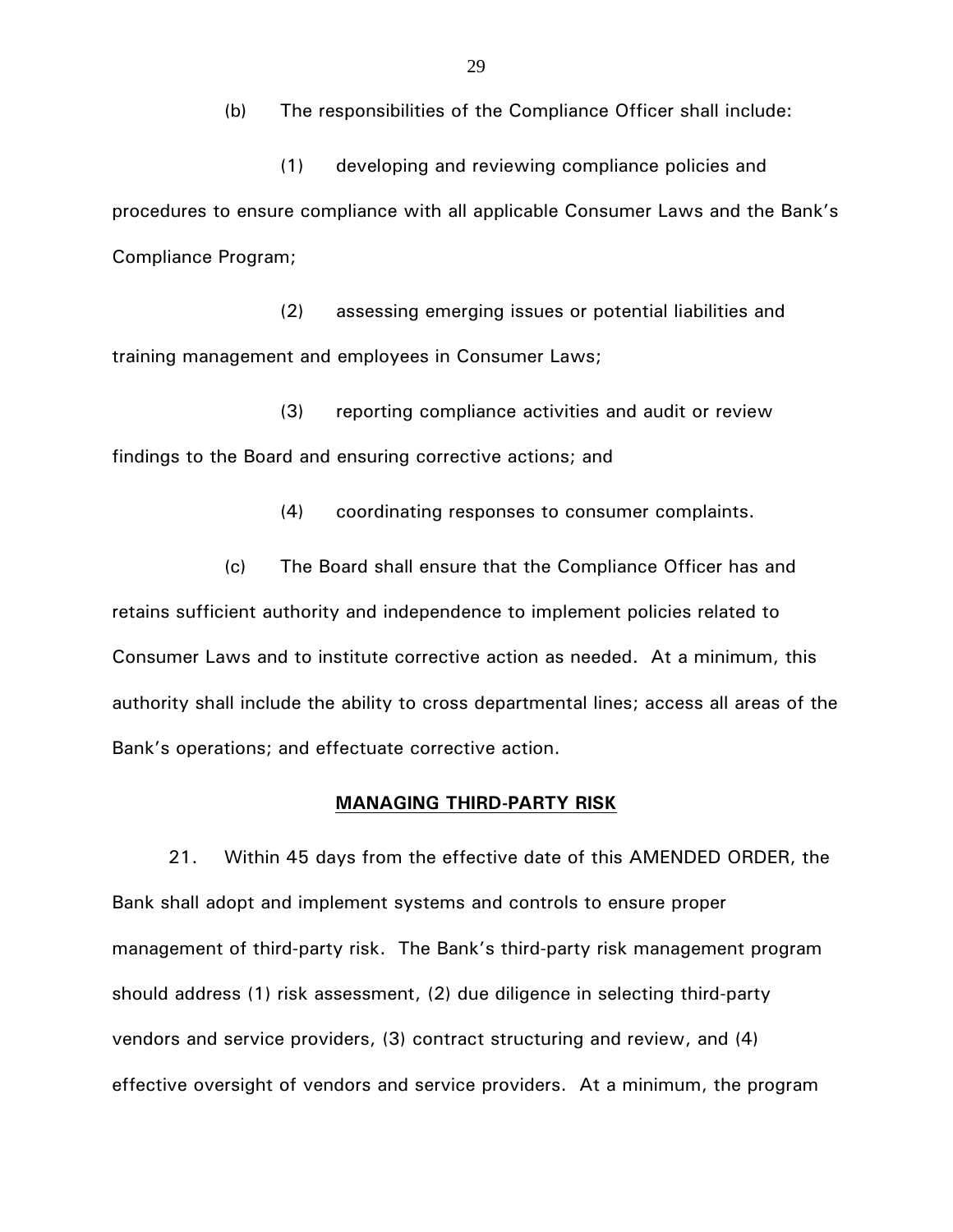shall conform to the *Guidance for Managing Third-Party Risk* (FIL-44-2008, issued June 6, 2008).

# **CORRECTION OF VIOLATIONS**

22. The Bank shall take all steps necessary, consistent with other provisions of this AMENDED ORDER and safe and sound banking practices, to eliminate or correct and prevent unsafe or unsound banking practices, violations of law or regulation, and all contraventions of regulatory policies or guidelines.

### **DIVIDEND RESTRICTION**

23. As of the effective date of this AMENDED ORDER, the Bank shall not declare or pay any cash dividend without the prior written consent of the Superintendent.

# **OVERSIGHT COMMITTEE**

24. Within 30 days from the effective date of this AMENDED ORDER, the Board shall establish a committee of the Board members charged with the responsibility of ensuring that the Bank complies with the provisions of this AMENDED ORDER. At least 3 of the members of such committee shall be independent Board members. The committee shall report monthly to the full Board, and a copy of the report and any discussion relating to the report or the AMENDED ORDER shall be noted in the minutes of the Board meeting. The establishment of this committee shall not diminish the responsibility of liability of the entire Board to ensure compliance with the provisions of this AMENDED ORDER.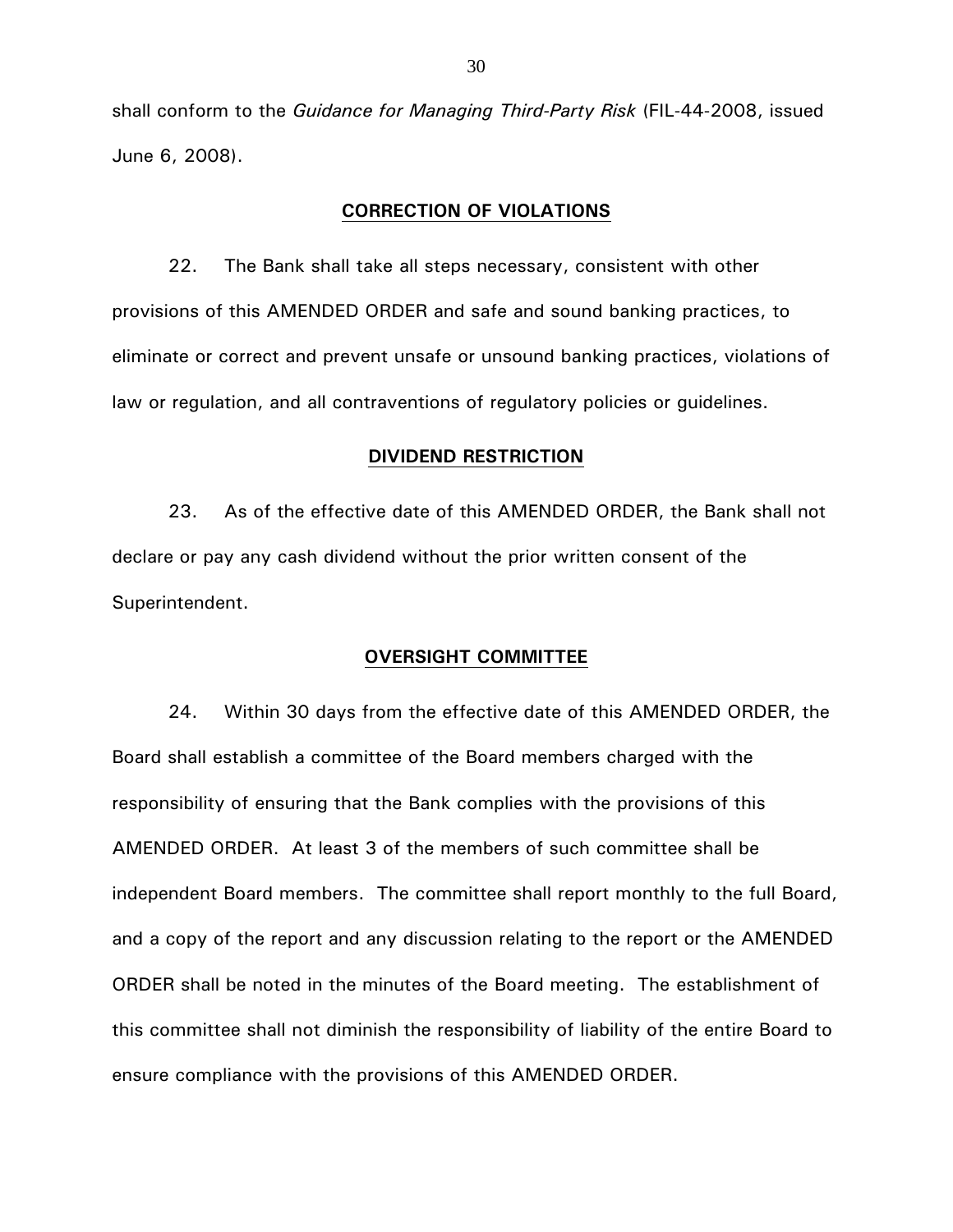### **PROGRESS REPORTS**

25. Within 30 days after the end of each calendar quarter following the effective date of this AMENDED ORDER, the Bank shall furnish to the Superintendent written progress reports detailing the form and manner of any actions taken to secure compliance with this AMENDED ORDER and the results thereof. Such reports may be discontinued when the corrections required by this AMENDED ORDER have been accomplished and the Superintendent has released, in writing, the Bank from making further reports.

### **SHAREHOLDERS**

 26. Following the effective date of this AMENDED ORDER, the Bank shall send to its shareholder(s) or otherwise furnish a description of this AMENDED ORDER in conjunction with the Bank's next written shareholder communication and also in conjunction with its notice or proxy statement preceding the Bank's next shareholder meeting following the effective date of this AMENDED ORDER. The description shall fully describe the AMENDED ORDER in all material respects. The description and any accompanying communication, statement, or notice shall be sent to the Department at the address stated below in Section 29. Any changes requested to be made by the Department shall be made prior to dissemination of the description, communication, notice, or statement.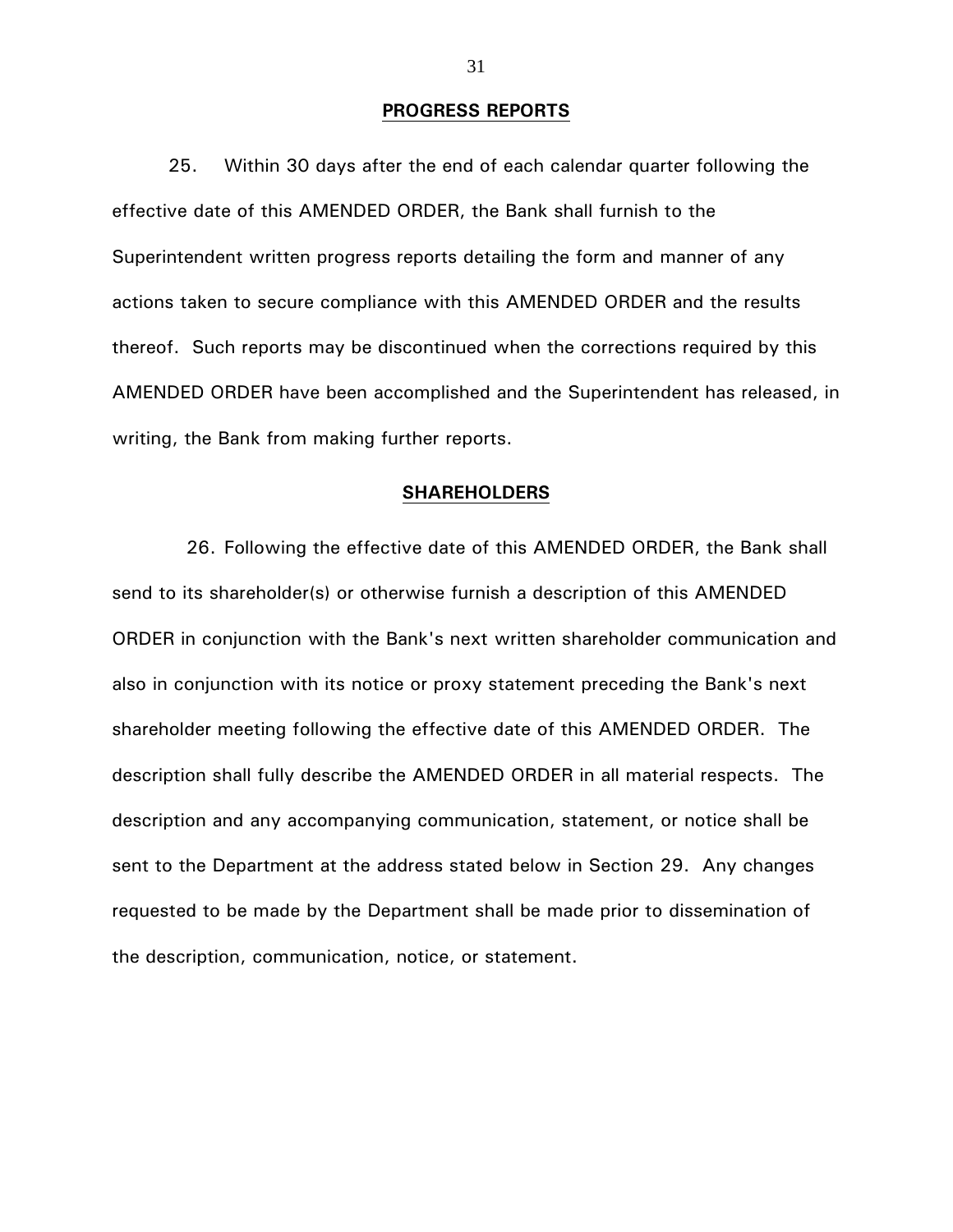# **SAVINGS CLAUSE**

27. The provisions of this AMENDED ORDER shall not bar, estop or otherwise prevent the Department or any other federal or state agency or department from taking any other action against the Bank or any of the Bank's current or former institution-affiliated parties or agents for violations of any laws, engaging in unsafe or unsound banking practices. The provisions of this AMENDED ORDER shall apply to the Bank's successors and assigns.

# **ORDER EFFECTIVE**

28. The provisions of this AMENDED ORDER shall be binding upon the Bank, its institution-affiliated parties, and any successors and assigns thereof. The provisions of this AMENDED ORDER shall remain effective and enforceable except to the extent that, and until such time as, any provision of this AMENDED ORDER shall have been modified, terminated, suspended, or set aside in writing by the Department.

### **NOTICES**

29. All communications regarding this AMENDED ORDER shall be sent to:

 Martin D. Cofsky, Deputy Superintendent New York State Department of Financial Services One State Street New York, N.Y. 10004-1511